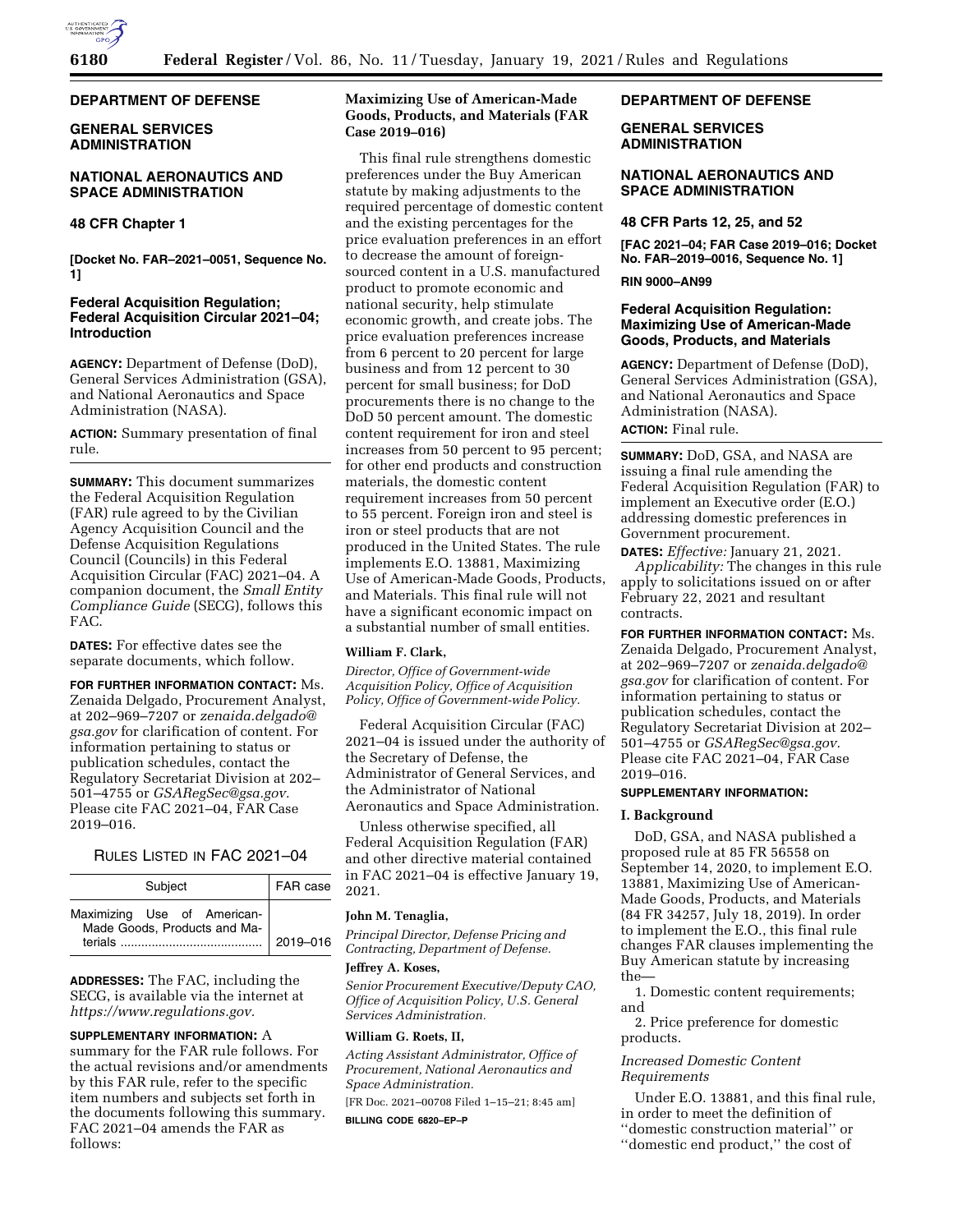foreign iron and steel for iron and steel products must be less than 5 percent of the cost of all components in the product. For everything else, the domestic content requirement increases from 50 percent to more than 55 percent of the cost of all components. E.O. 13881 creates a new separate higher standard for iron and steel products. This distinction has existed for many years in domestic preference requirements governing certain Federal grant programs, such as the Federal Transit Administration's Buy America regulations applicable to grantees. Also, DoD procurements are affected by the increased domestic content requirements of E.O. 13881; the changes will be implemented in the Defense Federal Acquisition Regulation Supplement (DFARS) through DFARS Case 2019–D045, Maximizing Use of American-Made Goods.

# *Increased Price Preference for Domestic Offers*

The Buy American statute does not prohibit the purchase of foreign end products or use of foreign construction material. Instead, it encourages the use of domestic end products and construction material by imposing a price preference for domestic end products and construction material. E.O. 13881 and this final rule increase the price preference from 6 percent to 20 percent for large businesses, and from 12 percent to 30 percent for small businesses. The E.O. does not impact the price preference for end products for DoD procurements, which is 50 percent for both large and small businesses, because the DoD percentage exceeds the requirements of the E.O.

Thirty-five respondents submitted comments on the proposed rule.

#### **II. Discussion and Analysis**

The Civilian Agency Acquisition Council and the Defense Acquisition Regulations Council (the Councils) reviewed the public comments in the development of the final rule. A discussion of the comments and the changes made to the rule as a result of those comments are provided as follows:

#### *A. Summary of Significant Changes*

This final rule makes the following significant changes from the proposed rule:

• *Definitions.* At FAR 25.003, the definitions of ''domestic construction material,'' ''domestic end product,'' and ''predominantly of iron or steel or a combination of both'' are revised; and a definition of ''foreign iron and steel'' is added.

 $\circ\,$  The definitions of ''domestic construction material'' and ''domestic end product'' now specify that the cost of foreign iron and steel includes but is not limited to the cost of foreign iron or steel mill products (such as bar, billet, slab, wire, plate, or sheet), castings, or forgings utilized in the manufacture of the product and a good faith estimate of the cost of all foreign iron or steel components excluding commercially available off-the-shelf (COTS) fasteners. The definition specifies that the iron or steel components of unknown origin are treated as foreign. Also, the definition explains that if the construction material contains multiple components, the cost of all the materials used in the construction material is calculated in accordance with the definition of ''cost of components'' in FAR 25.003.

 $\circ$  A definition of ''foreign iron and steel'' which includes language explaining ''produced in the United States'' is added to clarify the term as it is used in the revised definitions of ''domestic construction material'' and ''domestic end product''. Æ

 The definition of ''predominantly of iron or steel or a combination of both'' now clarifies what is meant by the phrase ''the cost of iron and steel.''

 $\circ$  Conforming changes are made at FAR 25.101(a)(2)(ii) and 25.201(b)(2)(ii), as well as to FAR clauses 52.225–1, Buy American—Supplies; 52.225–3, Buy American—Free Trade Agreements— Israeli Trade Act; 52.225–9, Buy American—Construction Materials; and 52.225–11, Buy American— Construction Materials Under Trade Agreement.

• *COTS fasteners.* Revisions have been made throughout the FAR to clarify that the domestic content test does not apply to COTS fasteners. These revisions are made at FAR 25.001, 25.003, 25.101, 25.201, as well as in FAR clauses 52.225–1, Buy American-Supplies; 52.225–3, Buy American— Free Trade Agreements—Israeli Trade Act, and its alternates; 52.225–9, Buy American—Construction Materials; and 52.225–11, Buy American— Construction Materials Under Trade Agreement, and its alternate.

#### *B. Analysis of Public Comments*

#### 1. Strong Support for the Rule

*Comment:* Most of the respondents strongly supported the proposed rule. One respondent noted positive factors regarding this rule as follows:

• Improves America's position from an economic standpoint.

• Helps increase jobs.

• Improves relationships with companies within our country.

• Interests other countries to do more trades and business with companies that have American-made products, goods, and materials.

• Improves our national image. *Response:* Noted.

2. Domestic Content Test for COTS Items

# 2a. Remove the COTS Waiver for All Construction Materials

*Comment:* A few respondents stated that the rule should restore the domestic content test for all COTS construction material, not just for COTS construction iron and steel products. The respondents pointed out that there are instances where ''nonferrous'' construction materials compete with iron and steel products and in these instances, the rule provides an advantage to foreign nonferrous producers when they compete with U.S. producers of iron and steel products by not applying the domestic content test to the ''nonferrous'' construction material.

*Response:* This FAR change is required to implement E.O. 13881.

# 2b. Remove the COTS Waiver for Fasteners

*Comment:* Many respondents (using an essentially identical form letter) urged the Councils to remove the waiver of the domestic content test of the Buy American statute for the acquisition of COTS fasteners. These respondents stated that not doing so would not provide U.S. fastener manufacturers the same protection being offered to manufacturers of other iron and steel products.

*Response:* The Councils determined that requiring offerors to keep track of the origin of all fasteners could have a significant negative impact by creating an administrative burden on offerors that would outweigh any benefit to the American iron and steel industrial base. However, a clarification is made in FAR 25.001 to exclude only COTS fasteners.

#### 2c. No Changes to Current COTS Waiver

*Comment:* A few respondents stated that the COTS waiver should remain as is and not subject iron and steel products to the additional rigor of the domestic content test. These respondents commented that contractors for COTS items have built their supply chains to comply with the existing COTS waiver and changing this paradigm will impede projects around the country, adversely impact these contractors, be administratively burdensome for them, and increase compliance costs that will eventually be borne by the Government. One of the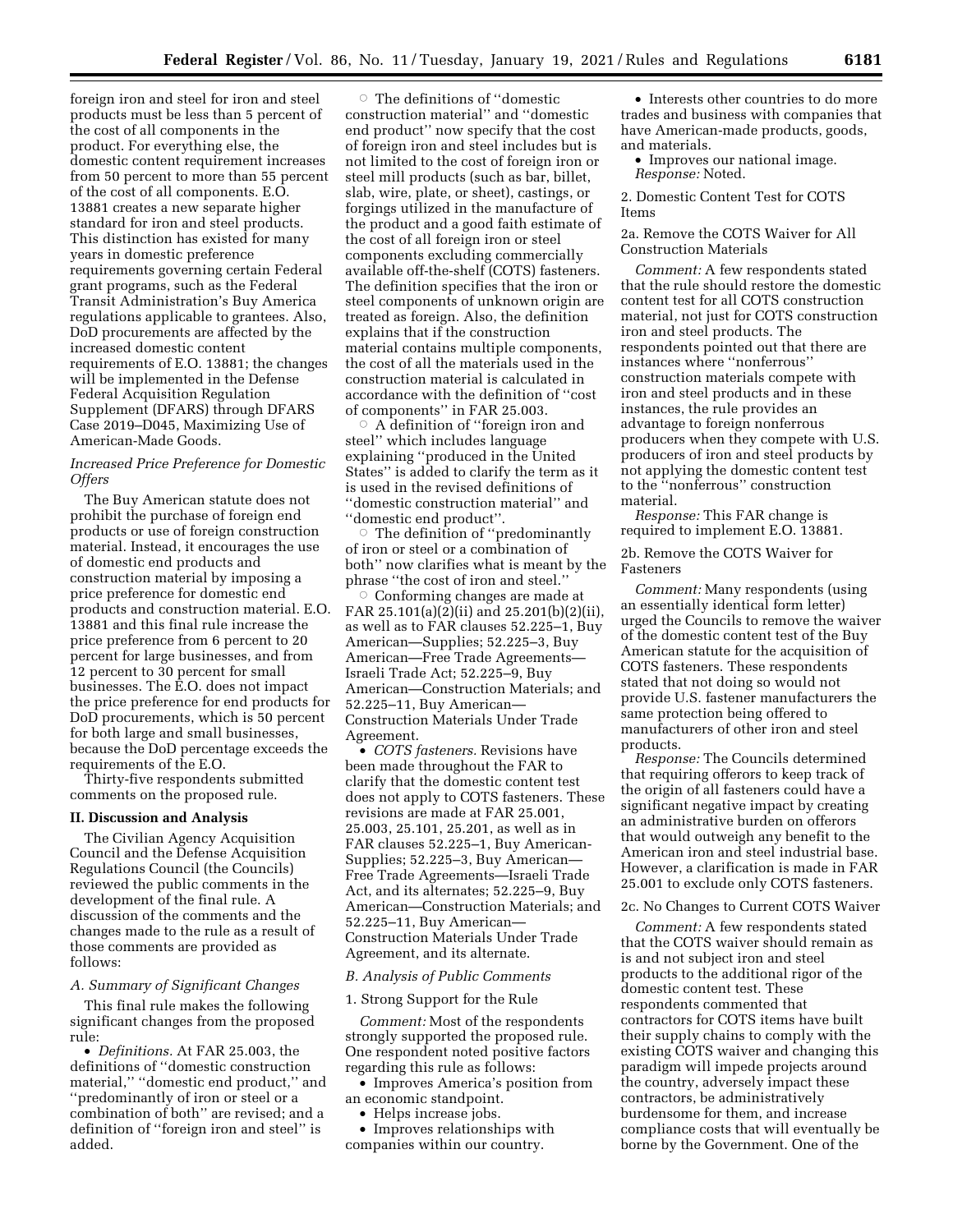respondents stated that waiving some COTS items, but not others, would create a dissimilar application of the domestic content rule that is not in the public interest and should not be implemented in the FAR.

*Response:* As explained in the proposed rule, roll-back of the COTS waiver is necessary to give full effect to the E.O. 13881 requirement.

#### 3. Definitions

*Comment:* One respondent stated that it was not clear why the longstanding practice of using cost of ''components'' has been replaced with ''content'' when determining whether an end product is a steel end product and the implications of this change. The respondent recommended defining the word ''content'' and providing examples of application of this new standard.

*Response:* The Councils note that the domestic content test is not applied to determine whether an item is wholly or predominantly of iron or steel or a combination of both, but to determine whether such a product is foreign or domestic. As explained in paragraph II.B.2.i of the proposed rule preamble, the term ''component test'' was replaced with ''domestic content test'' because of the wording of the E.O. regarding iron and steel. Per FAR 25.001(c)(1), this domestic content test is one of the twopart test elements used by the Buy American statute to define a ''domestic construction material'' or ''domestic end product.'' Regarding iron and steel end products, the E.O. states that the materials shall be considered to be of foreign origin if ''the cost of foreign iron and steel used in such iron and steel end products constitutes 5 percent or more of the cost of all the products used in such iron and steel end products.'' "All the products used" in an item would be the common meaning of ''content.'' The Councils do not consider it necessary to define ''content''.

However, the Councils added the explanation that the cost of all the materials used in a product is to be calculated consistent with the definition of ''cost of components'' at FAR 25.003, if the product contains multiple components. The Councils also specified that the cost of foreign iron and steel includes but is not limited to the cost of foreign iron or steel mill products (such as bar, billet, slab, wire, plate, or sheet), castings, or forgings utilized in the manufacture of the product and a good faith estimate of the cost of all foreign iron or steel components excluding COTS fasteners, both in the definitions of ''domestic construction material,'' and ''domestic end product.''

To determine whether a product that is wholly or predominantly of iron or steel or a combination of both is foreign or domestic, it is necessary to determine the following:

(i) Does the product consist wholly or ''predominantly of iron or steel or a combination of both'' (as defined in FAR 25.003)?

(ii) Is any of the iron or steel content not produced in the United States?

(iii) Is the cost of foreign iron or steel mill products (such as bar, billet, slab, wire, plate, or sheet), castings, or forgings utilized in the manufacture of the product, and a good faith estimate of the cost of all foreign iron or steel components (excluding COTS fasteners), less than 5 percent of the cost of all the components used in the end product (or construction material)? If the product contains multiple components, the cost is to be calculated consistent with the definition of ''cost of components'' at FAR 25.003.

See the following examples: • *A steel beam.* For purposes of this example, this steel beam consists wholly of steel. The cost of all material in the beam, excluding final manufacture, overhead costs, and profit, is \$50. If the steel beam is rolled from steel bloom, then the steel beam probably contains either all domestic steel, or all foreign steel. However, if the beam is welded or riveted from separate steel plates, then it is conceivable that some of the steel plates could have been formed from steel not produced in the United States. If the cost of the foreign steel plates used to make the beam equals or exceeds \$2.50 (*i.e.,* 5 percent

of the cost of all the components used in the product), then the entire beam is

a foreign construction material. • *A steel safe.* The steel safe may include other components such as a combination lock, a dehumidifier, or drawers. The safe costs \$1,000 and the cost of all components in the safe is \$500. If the cost of the steel plates or other steel mill products (excluding COTS fasteners) utilized in the manufacture of the safe exceeds \$250 (*i.e.,* 50 percent of the total cost of all the components as defined in FAR 25.003), then the safe consists predominantly of steel. If the cost of foreign iron or steel mill products (such as bar, billet, slab, wire, plate, or sheet), castings, or forgings utilized in the manufacture of the safe and a good faith estimate of the cost of all foreign iron or steel components (excluding COTS fasteners) is less than \$25 (*i.e.,* 5 percent of the cost of all the components used in the product), then the safe is a domestic end product.

• *A refrigerator.* The refrigerator consists of many components and materials. The exterior cabinet and door and the inner cabinet of this refrigerator are steel. The refrigerator also includes insulation, cooling system, refrigerant, and fixtures. The refrigerator costs \$2,000 and the cost of all components in the refrigerator is \$1,000. If the cost of the steel plates or other steel mill products (excluding COTS fasteners) utilized in the manufacture of the refrigerator does not exceed \$500 (*i.e.,*  50 percent of the total cost of all the components as defined in FAR 25.003), then the refrigerator does not consist predominantly of steel.

*Comment:* One respondent recommended clarifying the meaning of ''metallurgical processes'' and providing a list of representative metallurgical functions such as smelting, melting, pouring, rolling, casting, and other similar processes. The respondent based the recommendation on their interpretation of the existing guidance and the proposed rule, suggesting that raw steel and iron material for a steel end product may enter the United States and after undergoing all manufacturing processes for its intended final use, it would then be considered ''produced in the U.S.'' both for purposes of being a domestic component (if it is a component in an end product) or a domestic end product itself (if solely from one foreign material). The respondent's interpretation also suggested that if ''the steel came with any foreign manufacturing outside the original metallurgical process, the item would be considered foreign, even if all subsequent manufacturing occurred in the U.S.'' One respondent suggested defining ''manufactured in the United States'' under the Buy American statute's two-part test using a more stringent standard where all steelmaking processes, including the melting and pouring of the steel (*i.e.,* the actual steelmaking), occur in the United States. Other respondents requested the rule provide a clear, explicit definition of ''foreign iron and steel'' to prevent any adverse or unintended consequences.

*Response:* The exception relating to metallurgical processes involving refinement of steel additives does not apply to any of the metallurgical processes involved in the making of the steel itself. Steel is defined in FAR 25.003 as an alloy that includes at least 50 percent iron, between 0.02 and 2 percent carbon, and may include other elements. These other elements (*e.g.,*  manganese, silicon, copper, aluminum, chromium, cobalt, molybdenum, nickel, niobium, titanium, tungsten, vanadium) are termed steel additives, and as such,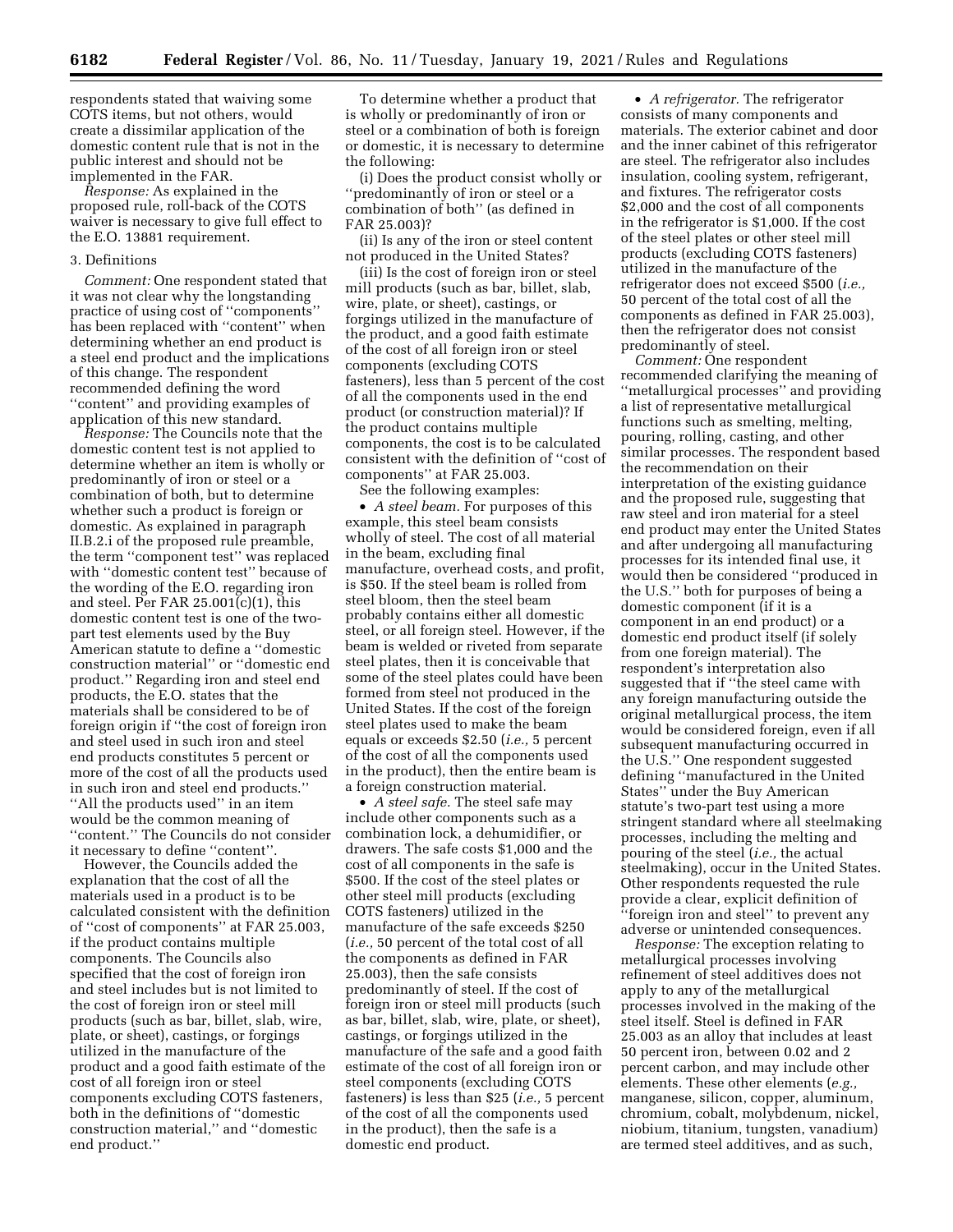are added to the steel alloy to create steel with different properties (*e.g.,*  stainless steel). Therefore, whatever metallurgical processes are used to separate and concentrate and reduce the ore to metal, then refine to increase the grade or purity of a steel additive (such as titanium or tungsten) can occur anywhere, prior to adding these other metals to produce the steel alloy in the United States. As stated in the proposed rule, in order to be domestic, all manufacturing processes of the iron or steel (other than the additives) must take place in the United States. In the final rule, language is added from the definition of ''produced in the United States'' from E.O. 13788, Buy American and Hire American (82 FR 18837) to better explain how the iron or steel is considered domestic. For clarity, the final rule moves the explanation of what it means to produce iron or steel in the United States from the definition of ''domestic construction material'' and ''domestic end product'' to a new, separate definition in FAR 25.003 for the term ''foreign iron and steel.'' The definition of ''foreign iron and steel'' is based on the existing description of ''iron or steel components'' at FAR 25.602–1(a)(1)(ii), consistent with the intent articulated in the proposed rule.

*Comment:* One respondent recommended that ''good faith'' be further defined to include a subjective and objective standard for a ''reasonable business person without legal knowledge or training''.

*Response:* The term ''good faith'' is used in many instances in the FAR and other agency regulations. The Councils concluded that ''a good faith estimate'' should be sufficient; and that adding the suggested language will not make the standard any clearer.

*Comment:* One respondent stated that requiring nothing more than a ''good faith assurance'' to calculate the cost of foreign components could lead to abuse or fraud in calculating the cost of foreign components, which would undermine the purpose of E.O. 13881. The respondent commented that because the origin of the iron and steel products should be readily discernible, the final rule should require suppliers to track the domestic content in iron and steel products and subject this accounting to periodic audit. Another respondent submitted a similar comment.

*Response:* The Councils agree that the origin of the iron and steel components should be readily discernible. As such, the final rule has been revised to clarify that contractors are to make a ''good faith estimate'' only for the cost of all foreign iron or steel components, other

than the cost of foreign iron or steel mill products (such as bar, billet, slab, wire, plate, or sheet), castings, or forgings utilized in the manufacture of the product. It is highly likely that current procedures will yield the needed information for the offeror to make the required determinations in this rule. The cost of the iron and steel items are included in invoices and already used to determine whether an end product or construction material is foreign.

*Comment:* A few respondents stated that defining ''predominantly of iron or steel'' based on cost of the components, as opposed to weight, volume, and cost, opens a loophole that will allow manufacturers and contractors to evade the domestic content requirements through creative accounting practices.

*Response:* The Councils reiterate that basing the predominance on cost, rather than weight or volume, is consistent with the requirement of the E.O. that the ''cost'' of foreign iron and steel be limited to less than 5 percent of the ''cost'' of all components. Therefore, the final rule remains unchanged regarding the basis for determining whether an item is predominantly of iron or steel.

*Comment:* One respondent stated that the proposed rule's definition of ''fasteners'' was overly broad and by exempting fasteners from the domestic content requirements, the rule creates an opportunity for abuse of this ''loophole.'' The respondent requested the definition of ''fasteners'' be modified to reflect the qualifiers the Councils provided in the proposed rule, *i.e.,* that the fasteners being exempted were those that were ''small'' or ''inexpensive.''

*Response:* The Councils have clarified the text in the final rule to state that the fasteners being exempted from the domestic content requirement are those that are COTS items.

*Comment:* One respondent stated that requiring iron and steel products to contain 95 percent domestic content is too onerous and burdensome on manufacturers. The respondent commented that the 95 percent requirement should be reduced or phased in over time. Alternatively, the respondent also suggested that in determining whether a predominantly of iron or steel product is domestic, manufacturers should be allowed to use the cost of non-iron and non-steel components of the item; this way, manufacturers can mitigate the 95 percent requirement, while still incentivizing domestic purchase of nonsteel components. Another respondent had a similar comment, pointing out that the Environmental Protection Agency allows for 5 percent of the total ''project'' cost to be foreign iron and

steel products instead of 5 percent of the total cost of the individual product.

*Response:* This FAR change is required to implement E.O. 13881, which increased the domestic content requirement for iron and steel end products to 95 percent. However, the Councils note that the proposed rule presented the requirement as whether 5 percent of the cost of all the components was foreign iron or steel, not whether 5 percent of the cost of only the iron or steel components were foreign iron or steel; thereby, giving credit to the noniron and non-steel components of the end item as requested by the respondent.

*Comment:* One respondent stated their interpretation that the proposed rule encompassed steel subcomponents, not just steel components. Due to lack of visibility into the cost of these steel subcomponents by manufacturers, the respondent requested the rule consider exempting the cost of subcomponents from the calculations. Another respondent had a similar comment, pointing out that the Federal Transit Administration's policy explicitly exempts subcomponents from countryof-origin consideration, including iron and steel components.

*Response:* The Councils confirm that the intent of the proposed rule was to include the cost of subcomponents in the domestic content calculations. However, the Councils did not add ''subcomponents'' in the FAR text because the definition of ''components'' at FAR 25.003 is written broadly enough to already cover subcomponents. In acknowledging the difficulty contractors may have to know, definitively, the cost of all subcomponents in iron or steel items, the Councils clarify in the final rule that contractors are to make a ''good faith estimate'' of the cost of all foreign iron or steel components, other than the cost of foreign iron or steel mill products (such as bar, billet, slab, wire, plate, or sheet), castings, or forgings utilized in the manufacture of the product.

# 4. Outside the Scope of This Rule

*Comment:* Two respondents provided comments regarding marketing their specific businesses, and two respondents provided comments of a political nature.

*Response:* These comments did not address the rule and, as such, are outside the scope of this rule.

*Comment:* One respondent recommended that if no domestic offers are received on an acquisition conducted using full and open competition, then the procurement officer should confirm with at least two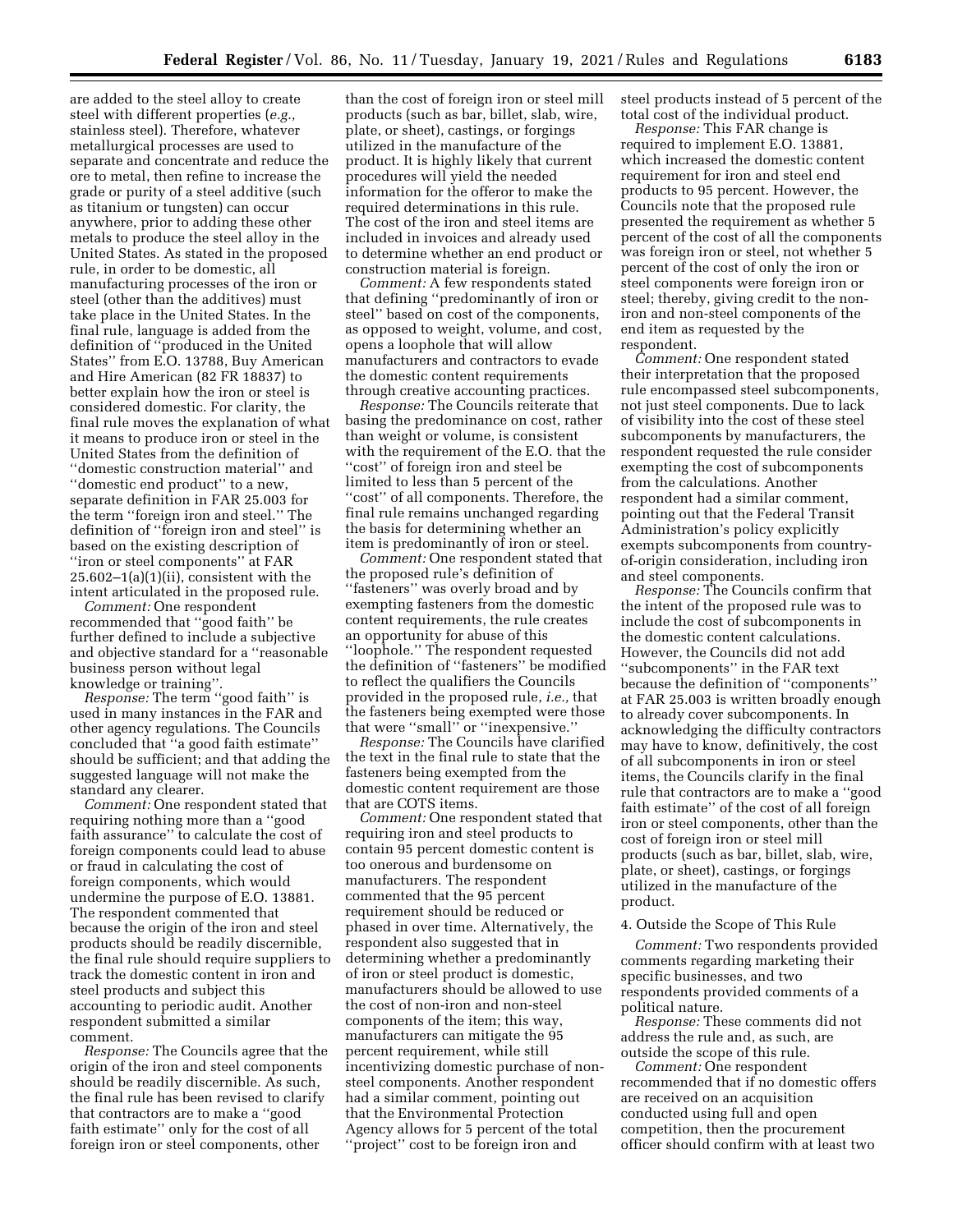other manufacturers within the same NAICS code their non-interest in the procurement.

*Response:* The Councils concluded the recommendation would add a significant burden on contracting officers, and is not necessary for implementation of the E.O.

*Comment:* One respondent recommended defining ''manufactured'' and adopting a clear non-shift approach to the items specified in the procurement document for all purchases (aside from systems).

*Response:* This recommendation is not necessary for implementation of the E.O. The Councils note that definitions of ''manufacture'' have been considered in the past and rejected. Although the FAR does not define ''manufacture,'' it does define ''place of manufacture,'' at FAR 52.225–18, as ''the place where an end product is assembled out of components, or otherwise made or processed from raw materials into the finished product that is to be provided to the Government.''

*Comment:* One respondent recommended removing the Buy American statute's exception for ''Goods for Use Outside the United States'' and using an evaluation factor instead.

*Response:* The exception for articles, materials, or supplies for use outside the United States is included in the Buy American statute (41 U.S.C. 8302(a)(2)(A) and 8303(b)(1)(A)).

The Balance of Payments Program provided a preference for U.S. products and services for overseas use, and its restrictions were similar to the restrictions of the Buy American statute, which apply only within the United States. Purchases of supplies for use outside the United States, and construction materials for construction contracts performed outside the United States, were covered by the Balance of Payments Program in FAR subpart 25.3, as a matter of policy, until it was removed in 2002. Only a few civilian agencies make purchases for use outside the United States. Furthermore, even fewer civilian agencies award construction contracts that are performed outside the United States. The Balance of Payments Program applied to purchases valued at more than the simplified acquisition threshold and had little impact for civilian agency acquisitions of supplies in excess of the Trade Agreements Act threshold, because the civilian agencies do not apply the Balance of Payments Program when the Trade Agreements Act applies. Therefore, because there was no statutory requirement for the Balance of Payments Program, and because elimination of this Program for

civilian agencies would reduce administrative burdens on both the Government and the public, without significant impact on the Government's international balance of payments, the Balance of Payments Program was eliminated for civilian agencies. The rationale for elimination of this Program for civilian agencies has not changed. Note that DoD has retained the Balance of Payments Program for acquisitions of supplies for use outside the United States or construction projects to be performed overseas.

#### 5. Oppose the Rule

*Comment:* Some respondents urged the Councils not to increase the iron and steel content requirements beyond their current levels because of the limited availability of U.S. sources for components, which will result in increased costs and a decrease in competition. Some of these respondents also stated that Buying American should be an incentive, not a requirement.

*Response:* This FAR change implements the content requirements established in E.O. 13881.

# **III. Applicability to Contracts at or Below the Simplified Acquisition Threshold (SAT) and for Commercial Items, Including Commercially Available Off-the-Shelf (COTS) Items**

This final rule does not add any new provisions or clauses, nor change the applicability of existing provisions or clauses, to contracts at or below the SAT and contracts for the acquisition of commercial items, including COTS items.

However, this rule applies the domestic content test of the Buy American statute, as implemented by E.O. 13881, to COTS items that consist wholly or predominantly of iron or steel (excluding COTS fasteners). In accordance with 41 U.S.C. 1907, since 2008, the domestic content test of the Buy American statute has been waived for COTS items, in part due to the complexity and cost of keeping track of components in a world of global sourcing where the Government is not a market driver. But absent restoration of the domestic content test, the E.O. 13881 requirement regarding iron and steel construction material would have very little effect. As such, the Administrator for Federal Procurement Policy has determined that it would not be in the best interest of the Federal Government to exempt iron and steel products (excluding COTS fasteners) that are COTS items from the applicability of the content test for foreign iron and steel under the Buy American statute.

The domestic content waiver for COTS items would continue to apply to COTS iron and steel fasteners, such as nuts, bolts, pins, rivets, nails, clips, and screws, which are generally so small, inexpensive, and comingled that trying to keep track of the origin of all fasteners would create an administrative burden on offerors that would outweigh any benefit to the American iron and steel industrial base.

# **IV. Executive Orders 12866 and 13563**

Executive Orders (E.O.s) 12866 and 13563 direct agencies to assess all costs and benefits of available regulatory alternatives and, if regulation is necessary, to select regulatory approaches that maximize net benefits (including potential economic, environmental, public health and safety effects, distributive impacts, and equity). E.O. 13563 emphasizes the importance of quantifying both costs and benefits, of reducing costs, of harmonizing rules, and of promoting flexibility. This rule is not a significant regulatory action and, therefore, was not subject to the review of the Office of Information and Regulatory Affairs under section 6(b) of E.O. 12866. This rule is not a major rule under 5 U.S.C. 804.

# **V. Expected Impact of the Final Rule**

The FAR clauses implementing the Buy American statute apply to a narrow set of procurements. Also, because the FAR Council is leaving the COTS items exception in place for most COTS items, the heightened domestic content requirements will not be applicable to those procurements.

With this rule's implementation, domestic industries supplying domestic end products are likely to benefit from a competitive advantage. Based on the E.O., it is unclear if the pool of qualified suppliers would be reduced, resulting in less competition (and a possible increase in prices that the Government will pay to procure these products).

At least three arguments point to the possibility that any increased burden, on contractors in particular, could be small if not *de minimis:* (1) Familiarization costs should be low; (2) some, if not many, contractors may already be able to meet the more stringent threshold; and (3) costs incurred by contractors that adjust their supply chains so that their end products qualify as domestic will enjoy a larger price preference that should help to offset these costs over time. Each of these arguments is explained below.

First, DoD, GSA, and NASA do not anticipate significant costs from contractors' familiarization with this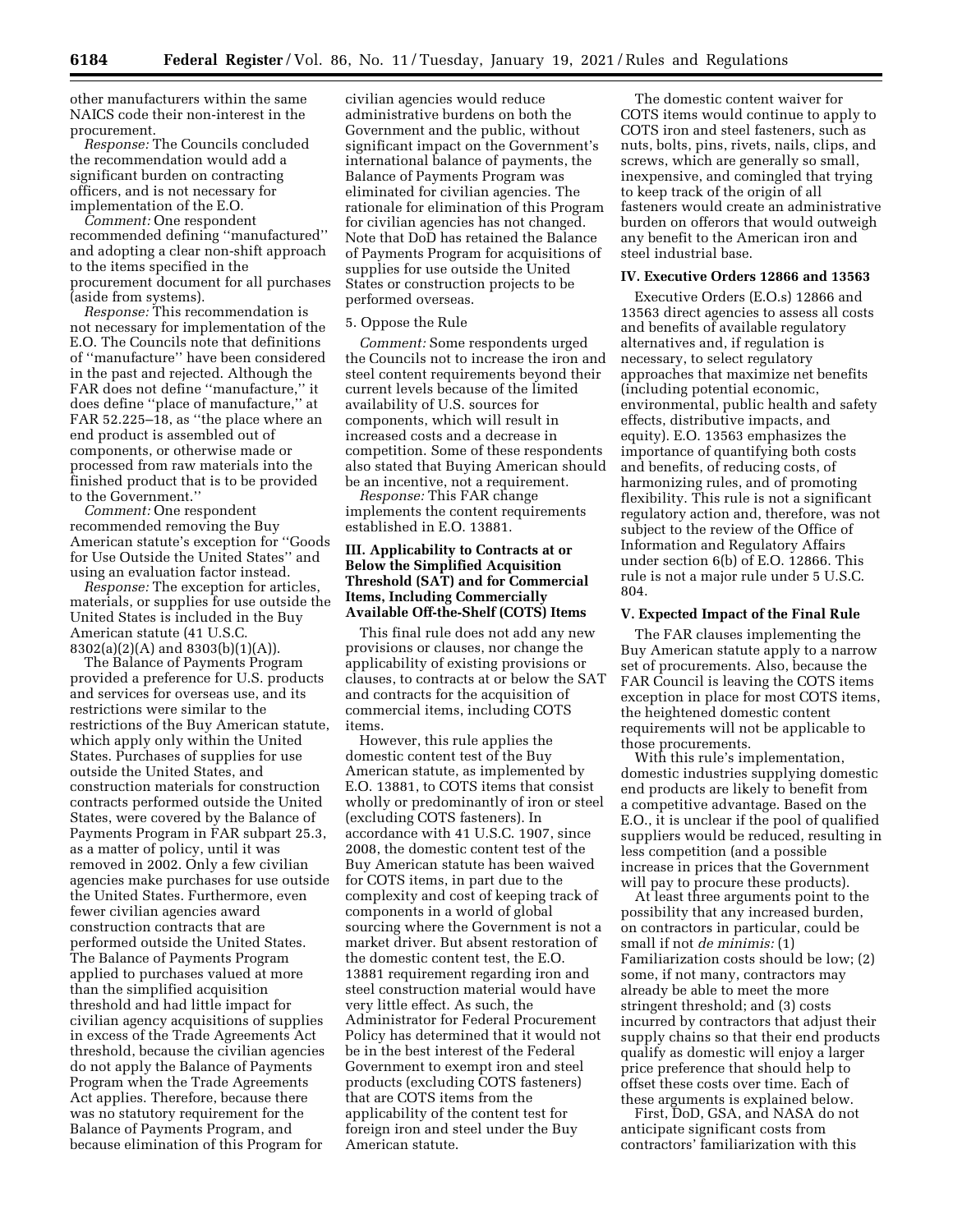rule given the history of rulemaking and E.O.s in this area. The basic mechanics of the Buy American statute (*e.g.,*  definitions, how and when the price preference is used to favor domestic end products, certifications required of offerors to demonstrate end products are domestic) remain unchanged and continue to reflect processes that are decades old.

Second, some, if not many, contractors may already be able to comply with the lower foreign content requirement needed to meet the definition of ''domestic end product'' under E.O. 13881 and this rule. Laws such as the SECURE Technology Act, Public Law 115–390, which requires a series of actions to strengthen the Federal infrastructure for managing supply chain risks, are placing a significantly increased emphasis on Federal agencies and Federal Government contractors to identify and reduce risk in their supply chains. One way to reduce supply chain risk is to increase domestic sourcing of content. In addition, in the context of iron and steel, many existing laws already require more stringent content. For example, the Recovery Act required that all construction material for a project for the construction, alteration, maintenance, or repair of a public building or a public work in the United States, consisting wholly or predominantly of iron or steel, had to be produced in the United States when using Recovery Act funds, to the extent consistent with trade agreements (see FAR 25.602–1, implementing section 1605 of the Recovery Act). In addition, Federal contractors who also work on subawards funded under Federal grants may, in some cases, find that the steel, iron, and manufactured goods used in the project be produced in the United States, as is the case for certain funding administrated by the Federal Transit Administration for public transportation projects (see 49 U.S.C. 5323(j)). Accordingly, it is possible that the Federal market for iron and steel has

already done significant retooling and could meet the requirements of E.O. 13881 with minor additional effort.

Third, it is anticipated that some contractors' products and construction materials may not meet the definitions of ''domestic construction material,'' and ''domestic end product'' unless the contractors take steps to adjust their supply chains to increase the domestic content. Contractors that make a business decision not to modify their supply chains will still be able to propose in response to Federal contract solicitations but will no longer enjoy a price preference. Contractors that sell to civilian agencies and retool their supply sources to meet the more stringent threshold will have a more generous price preference applied to their products. These stronger preferences, which are designed as an incentive to encourage more domestic sourcing, may help to offset costs of meeting the new standards.

This rule has the potential to slightly increase the estimated percentage of foreign offers. It can only impact products that are made in the United States as follows: Iron or steel products where the cost of foreign iron and steel is 5 percent or more of the cost of all components in the product; or other products, other than COTS items, that have a content of 45 to 50 percent foreign components. Offerors of such products have an option to increase the domestic content and continue to offer domestic products, in which case they may benefit from the increased preference for domestic products, or they may continue to offer the same product, which will now be evaluated as foreign. The Councils do not have any data on how many currently domestic products would fall into this category. Nor do the Councils have any knowledge as to which option an offeror of such products would select since this is a business decision for each offeror to make. Regarding the increased price preference for domestic offers, the Councils note that robust competition

among vendors offering domestic products will decrease the extent to which the Government could pay an additional 20 to 30 percent for domestic products above and beyond the cost of otherwise equivalent foreign products.

Therefore, based on public comments received, DoD, GSA, and NASA have concluded that the initial assessment is correct that the cost impact of this rule is not significant, and any impact is predominantly positive.

#### **VI. Executive Order 13771**

This rule is not subject to E.O. 13771, Reducing Regulation and Controlling Regulatory Costs, because this rule has a *de minimis* impact on the public (see section V. of this preamble).

# **VII. Regulatory Flexibility Act**

DoD, GSA, and NASA have prepared a Final Regulatory Flexibility Analysis (FRFA) consistent with the Regulatory Flexibility Act, 5 U.S.C. 601, *et seq.* The FRFA is summarized as follows:

This rule strengthens domestic preferences under the Buy American statute by making adjustments to the required percentage of domestic content and the existing percentages for the price evaluation preferences in an effort to decrease the amount of foreign-sourced content in a U.S. manufactured product to promote economic and national security, help stimulate economic growth, and create jobs. The objective of this rule is to implement E.O. 13881, Maximizing Use of American-Made Goods, Products, and Materials (84 FR 34257, July 18, 2019).

There were no significant issues raised by the public comments in response to the initial regulatory flexibility analysis.

DoD, GSA, and NASA examined data from the Federal Procurement Data System for fiscal years (FY) 2017, 2018, and 2019, for new awards with a foreign place of performance for construction valued over the micro-purchase threshold and awards for supplies to unique small businesses. This rule will apply to only the 8 percent of foreign construction awards that were made to small businesses, and only 14 percent of foreign supply awards were made to small businesses.

|                          | FY 2017                            | FY 2018                              | FY 2019                            | Median    |
|--------------------------|------------------------------------|--------------------------------------|------------------------------------|-----------|
| Buy american statute     | SB/total                           | SB/total                             | SB/total                           | SB<br>(%) |
| Construction<br>Supplies | $18/217 = 8%$<br>$153/1,200 = 13%$ | $13/223 = 6\%$<br>$164/1,161 = 14\%$ | $15/199 = 8%$<br>$164/1,048 = 16%$ | 8<br>14   |

This rule is covered under the existing information collection requirements associated with the Buy American statute. The rule will strengthen domestic preferences under the Buy American statute and provide small businesses the opportunity and incentive to deliver U.S. manufactured

products from domestic suppliers. It is expected that this rule will benefit U.S. small business manufacturers, including those of iron or steel.

There are no available alternatives to the rule to accomplish the desired objective of the statute.

Interested parties may obtain a copy of the FRFA from the Regulatory Secretariat Division. The Regulatory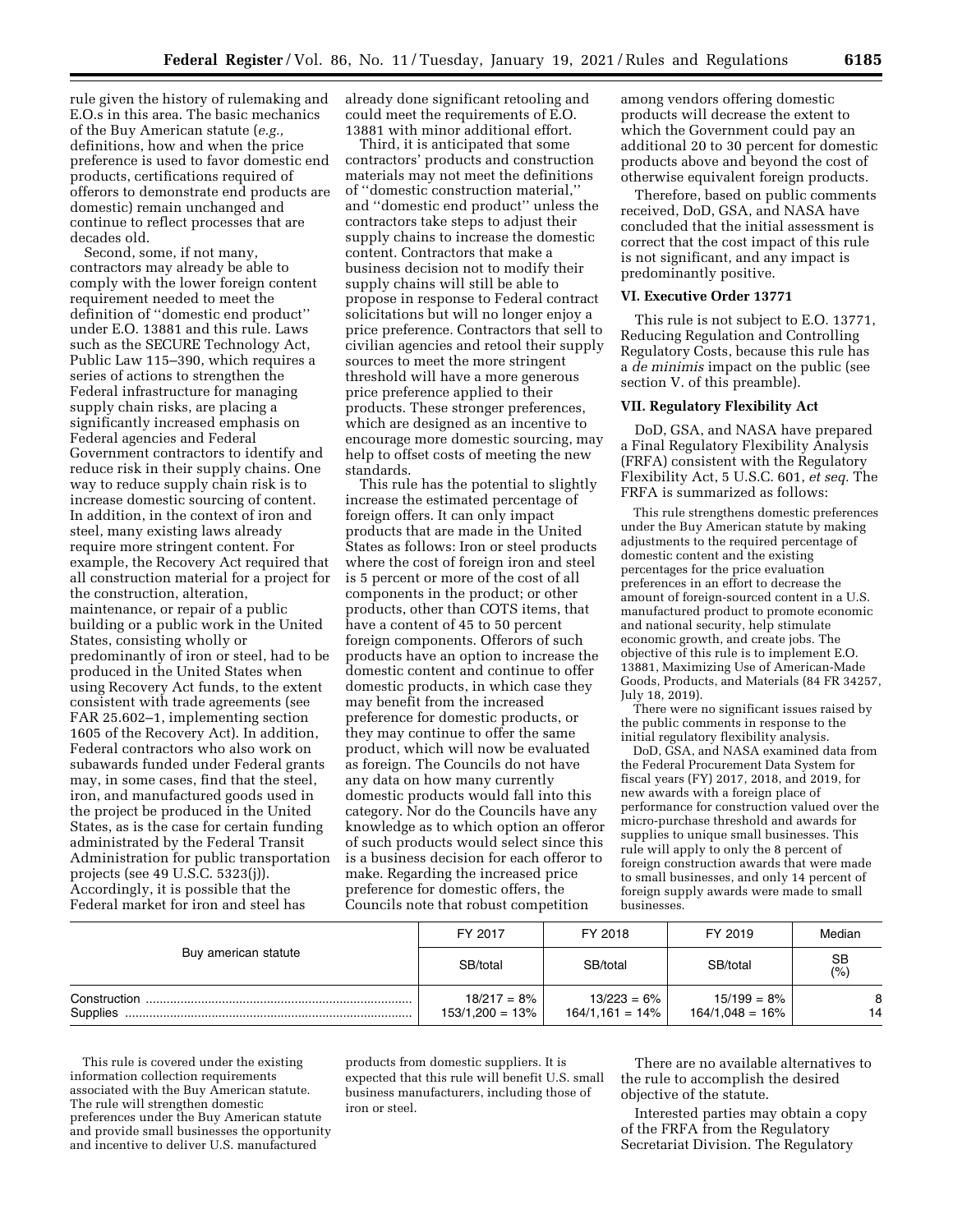**6186 Federal Register** / Vol. 86, No. 11 / Tuesday, January 19, 2021 / Rules and Regulations

Secretariat Division has submitted a copy of the FRFA to the Chief Counsel for Advocacy of the Small Business Administration.

# **VIII. Paperwork Reduction Act**

The Paperwork Reduction Act (44 U.S.C. chapter 35) does apply; however, these changes to the FAR do not impose additional information collection requirements to the paperwork burden previously approved under the Office of Management and Budget Control Number 9000–0024, Buy American, Trade Agreements, and Duty-Free Entry.

# **List of Subjects in 48 CFR Parts 12, 25, and 52**

Government procurement.

#### **William F. Clark,**

*Director, Office of Government-wide Acquisition Policy, Office of Acquisition Policy, Office of Government-wide Policy.* 

Therefore, DoD, GSA, and NASA amend 48 CFR parts 12, 25, and 52 as set forth below:

■ 1. The authority citation for 48 CFR parts 12, 25, and 52 continues to read as follows:

**Authority:** 40 U.S.C. 121(c); 10 U.S.C. chapter 137; and 51 U.S.C. 20113.

# **PART 12—ACQUISITION OF COMMERCIAL ITEMS**

■ 2. Amend section 12.505 by revising paragraph (a) to read as follows:

# **12.505 Applicability of certain laws to contracts for the acquisition of COTS items.**

\* \* \* \* \* (a)(1) The portion of 41 U.S.C. 8302, American Materials Required for Public Use, paragraph (a)(1) that reads ''substantially all from articles, materials, or supplies mined, produced, or manufactured in the United States,'' Buy American—Supplies, domestic content test, except as provided in 25.101(a)(2)(ii) (see 52.225–1 and 52.225–3).

(2) The portion of 41 U.S.C. 8303, Contracts for Public Works, paragraph (a)(2) that reads ''substantially all from articles, materials, or supplies mined, produced, or manufactured in the United States,'' Buy American— Construction Materials, domestic content test, except as provided in 25.201(b)(2)(ii)(see 52.225–9 and 52.225–11).

\* \* \* \* \*

# **PART 25—FOREIGN ACQUISITION**

■ 3. Amend section 25.001 by revising paragraph (c)(1) to read as follows:

#### **25.001 General.**

\* \* \* \* \*

 $(c) * * * *$ 

(1) The Buy American statute uses a two-part test to define a ''domestic end product'' or ''domestic construction material'' (manufactured in the United States and a domestic content test). The domestic content test has been waived for acquisition of commercially available off-the-shelf (COTS) items, except a product that consists wholly or predominantly of iron or steel or a combination of both (excluding COTS fasteners) (see 25.101(a) and 25.201(b)). \* \* \* \* \*

 $\blacksquare$  4. Amend section 25.003 by-■ a. Revising the definitions "Domestic construction material'' and ''Domestic end product''; and

■ b. Adding in alphabetical order the definitions ''Fastener'', ''Foreign iron and steel'', ''Predominantly of iron or steel or a combination of both'', and ''Steel''.

The revisions and additions read as follows:

#### **25.003 Definitions.**

\* \* \* \* \* *Domestic construction material*  means—

(1) For use in subparts other than 25.6—

(i) For construction material that does not consist wholly or predominantly of iron or steel or a combination of both—

(A) An unmanufactured construction material mined or produced in the United States; or

(B) A construction material manufactured in the United States, if—

(*1*) The cost of the components mined, produced, or manufactured in the United States exceeds 55 percent of the cost of all its components. Components of foreign origin of the same class or kind for which nonavailability determinations have been made are treated as domestic. Components of unknown origin are treated as foreign; or

(*2*) The construction material is a commercially available off-the-shelf (COTS) item; or

(ii) For construction material that consists wholly or predominantly of iron or steel or a combination of both, a construction material manufactured in the United States if the cost of foreign iron and steel constitutes less than 5 percent of the cost of all the components used in such construction material. The cost of foreign iron and steel includes but is not limited to the cost of foreign iron or steel mill products (such as bar, billet, slab, wire, plate, or sheet), castings, or forgings utilized in the

manufacture of the construction material and a good faith estimate of the cost of all foreign iron or steel components excluding COTS fasteners. Iron or steel components of unknown origin are treated as foreign. If the construction material contains multiple components, the cost of all the materials used in such construction material is calculated in accordance with the definition of ''cost of components'' in this section; or

(2) For use in subpart 25.6, see the definition in 25.601.

*Domestic end product* means— (1) For an end product that does not consist wholly or predominantly of iron or steel or a combination of both—

(i) An unmanufactured end product mined or produced in the United States;

(ii) An end product manufactured in the United States, if—

(A) The cost of its components mined, produced, or manufactured in the United States exceeds 55 percent of the cost of all its components. Components of foreign origin of the same class or kind as those that the agency determines are not mined, produced, or manufactured in sufficient and reasonably available commercial quantities of a satisfactory quality are treated as domestic. Components of unknown origin are treated as foreign. Scrap generated, collected, and prepared for processing in the United States is considered domestic; or

(B) The end product is a COTS item; or

(2) For an end product that consists wholly or predominantly of iron or steel or a combination of both, an end product manufactured in the United States, if the cost of foreign iron and steel constitutes less than 5 percent of the cost of all the components used in the end product. The cost of foreign iron and steel includes but is not limited to the cost of foreign iron or steel mill products (such as bar, billet, slab, wire, plate, or sheet), castings, or forgings utilized in the manufacture of the end product and a good faith estimate of the cost of all foreign iron or steel components excluding COTS fasteners. Iron or steel components of unknown origin are treated as foreign. If the end product contains multiple components, the cost of all the materials used in such end product is calculated in accordance with the definition of ''cost of components'' in this section.

\* \* \* \* \* *Fastener* means a hardware device that mechanically joins or affixes two or more objects together. Examples of fasteners are nuts, bolts, pins, rivets, nails, clips, and screws.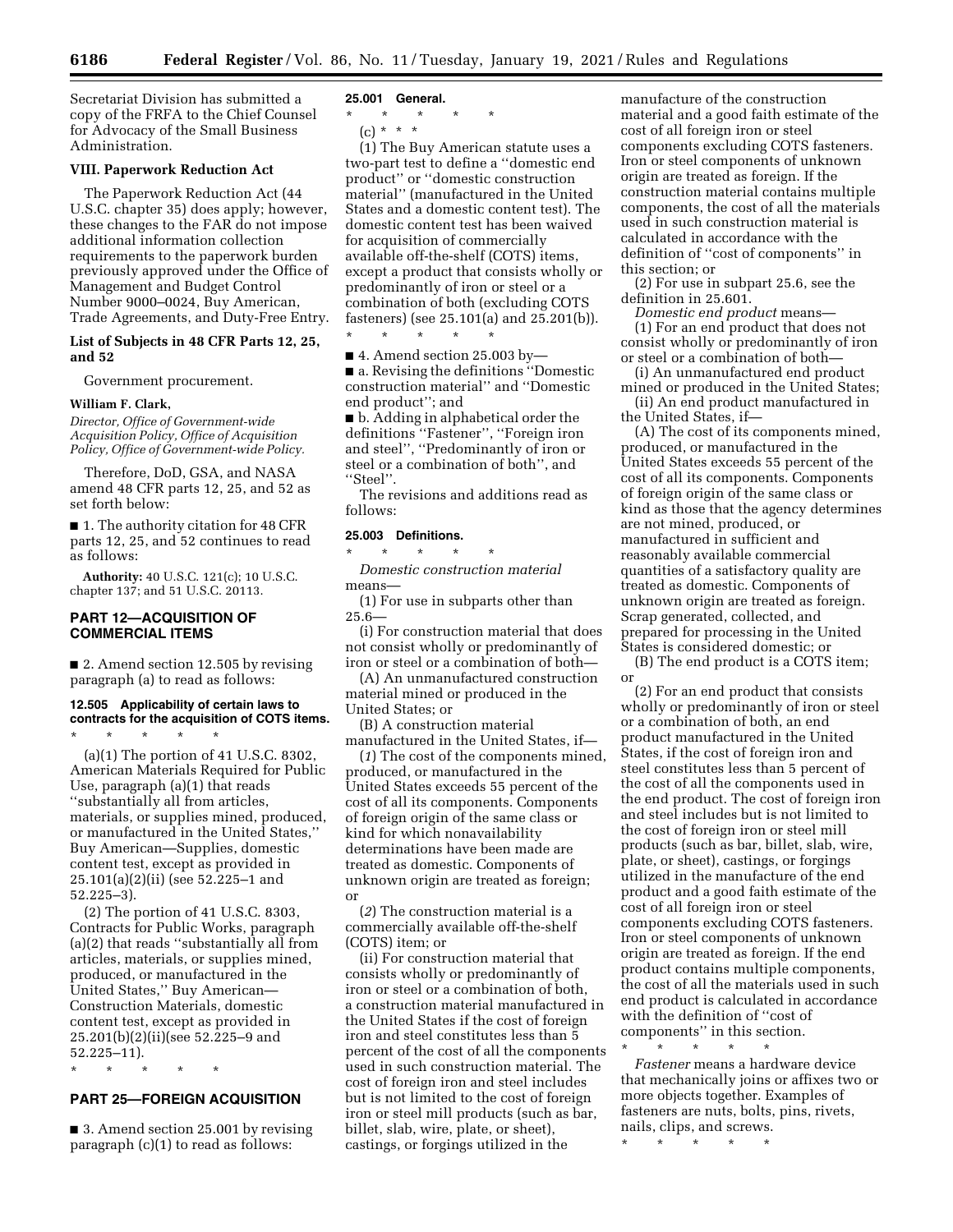*Foreign iron and steel* means iron or steel products not produced in the United States. Produced in the United States means that all manufacturing processes of the iron or steel must take place in the United States, from the initial melting stage through the application of coatings, except metallurgical processes involving refinement of steel additives. The origin of the elements of the iron or steel is not relevant to the determination of whether it is domestic or foreign.

\* \* \* \* \*

*Predominantly of iron or steel or a combination of both* means that the cost of the iron and steel content exceeds 50 percent of the total cost of all its components. The cost of iron and steel is the cost of the iron or steel mill products (such as bar, billet, slab, wire, plate, or sheet), castings, or forgings utilized in the manufacture of the product and a good faith estimate of the cost of iron or steel components excluding COTS fasteners.

*Steel* means an alloy that includes at least 50 percent iron, between 0.02 and 2 percent carbon, and may include other elements.

\* \* \* \* \*

 $\blacksquare$  5. Amend section 25.100 by-

■ a. Removing from the end of

paragraph (a)(2) "and";

■ b. Redesignating paragraph (a)(3) as paragraph (a)(4);

■ c. Adding a new paragraph (a)(3); and ■ d. Revising the newly redesignated paragraph (a)(4).

The addition and revision read as follows:

#### **25.100 Scope of subpart.**

 $(a) * * * *$ 

(3) Executive Order 13881, July 15, 2019; and

(4) Waiver of the domestic content test of the Buy American statute for acquisition of commercially available off-the-shelf (COTS) items in accordance with 41 U.S.C. 1907, but see 25.101(a)(2)(ii).

\* \* \* \* \*

■ 6. Amend section 25.101 by-■ a. Removing from paragraph (a) introductory text ''statute uses'' and adding ''statute and E.O. 13881 use'' in its place;

 $\blacksquare$  b. Revising paragraph (a)(2);

■ c. Removing from paragraph (b) ''component test'' and adding ''domestic content test'' in its place; and

■ d. Removing from paragraph (c) ''Subpart 25.5'' and adding ''subpart 25.5'' in its place.

The revision reads as follows:

#### **25.101 General.**

 $(a) * * * *$ 

(2)(i) Except for an end product that consists wholly or predominantly of iron or steel or a combination of both, the cost of domestic components must exceed 55 percent of the cost of all the components. In accordance with 41 U.S.C. 1907, this domestic content test of the Buy American statute has been waived for acquisitions of COTS items (see 12.505(a)) (but see paragraph (a)(2)(ii) of this section).

(ii) For an end product that consists wholly or predominantly of iron or steel or a combination of both, the cost of foreign iron and steel must constitute less than 5 percent of the cost of all the components used in the end product (see the definition of ''foreign iron and steel'' at 25.003). The cost of foreign iron and steel includes but is not limited to the cost of foreign iron or steel mill products (such as bar, billet, slab, wire, plate, or sheet), castings, or forgings utilized in the manufacture of the end product and a good faith estimate of the cost of all foreign iron or steel components excluding COTS fasteners. This domestic content test of the Buy American statute has not been waived for acquisitions of COTS items in this category, except for COTS fasteners.

\* \* \* \* \*

#### **25.105 [Amended]**

 $\blacksquare$  7. Amend section 25.105 by- $\blacksquare$  a. Removing from paragraph (b)(1) "6 percent'' and adding ''20 percent'' in its place; and

■ b. Removing from paragraph (b)(2) ''12 percent'' and ''Subpart 19.5'' and adding ''30 percent'' and ''subpart 19.5'' in their places, respectively.

■ 8. Amend section 25.200 by—

■ a. Removing from the end of

paragraph (a)(2) "and";

■ b. Redesignating paragraph (a)(3) as paragraph (a)(4);

■ c. Adding a new paragraph (a)(3); and ■ d. Revising the newly redesignated paragraph (a)(4).

The addition and revision read as follows:

#### **25.200 Scope of subpart.**

\* \* \* \* \*

 $(a) * * * *$ 

(3) Executive Order 13881, July 15, 2019; and

(4) Waiver of the domestic content test of the Buy American statute for acquisitions of commercially available off-the-shelf (COTS) items in accordance with 41 U.S.C. 1907, but see 25.201(b)(2)(ii).

■ 9. Revise section 25.201 to read as follows:

# **25.201 Policy.**

(a) Except as provided in 25.202, use only domestic construction materials in construction contracts performed in the United States.

(b) The Buy American statute restricts the purchase of construction materials that are not domestic construction materials. For manufactured construction materials, the Buy American statute and E.O. 13881 use a two-part test to define domestic construction materials.

(1) The article must be manufactured in the United States; and

(2)(i) Except for construction material that consists wholly or predominantly of iron or steel or a combination of both, the cost of domestic components must exceed 55 percent of the cost of all the components. In accordance with 41 U.S.C. 1907, this domestic content test of the Buy American statute has been waived for acquisitions of COTS items (see 12.505(a)).

(ii) For construction material that consists wholly or predominantly of iron or steel or a combination of both, the cost of foreign iron and steel must constitute less than 5 percent of the cost of all the components used in such construction material (see the definition of ''foreign iron and steel'' at 25.003). The cost of foreign iron and steel includes but is not limited to the cost of foreign iron or steel mill products (such as bar, billet, slab, wire, plate, or sheet), castings, or forgings utilized in the manufacture of the construction material and a good faith estimate of the cost of all foreign iron or steel components excluding COTS fasteners. This domestic content test of the Buy American statute has not been waived for acquisitions of COTS items in this category, except for COTS fasteners.

### **25.204 [Amended]**

■ 10. Amend section 25.204 in paragraph (b) by removing ''6 percent'' and adding ''20 percent'' in its place.

 $\blacksquare$  11. Amend section 25.504-1 by-

■ a. Revising the table in paragraph (a)(1);

■ b. Removing from paragraph (a)(2) "12 percent'' and ''\$11,200'' and adding ''30 percent" and "\$13,000" in their places, respectively; and

■ c. Removing from paragraph (b)(2) "12 percent'' and ''\$11,424'' and adding ''30 percent'' and ''\$13,260'' in their places, respectively.

The revision reads as follows:

#### **25.504–1 Buy American statute.**

 $(a)(1) * * * *$ 

| Offer A | \$16,000   Domestic end product, |
|---------|----------------------------------|
|         | small business.                  |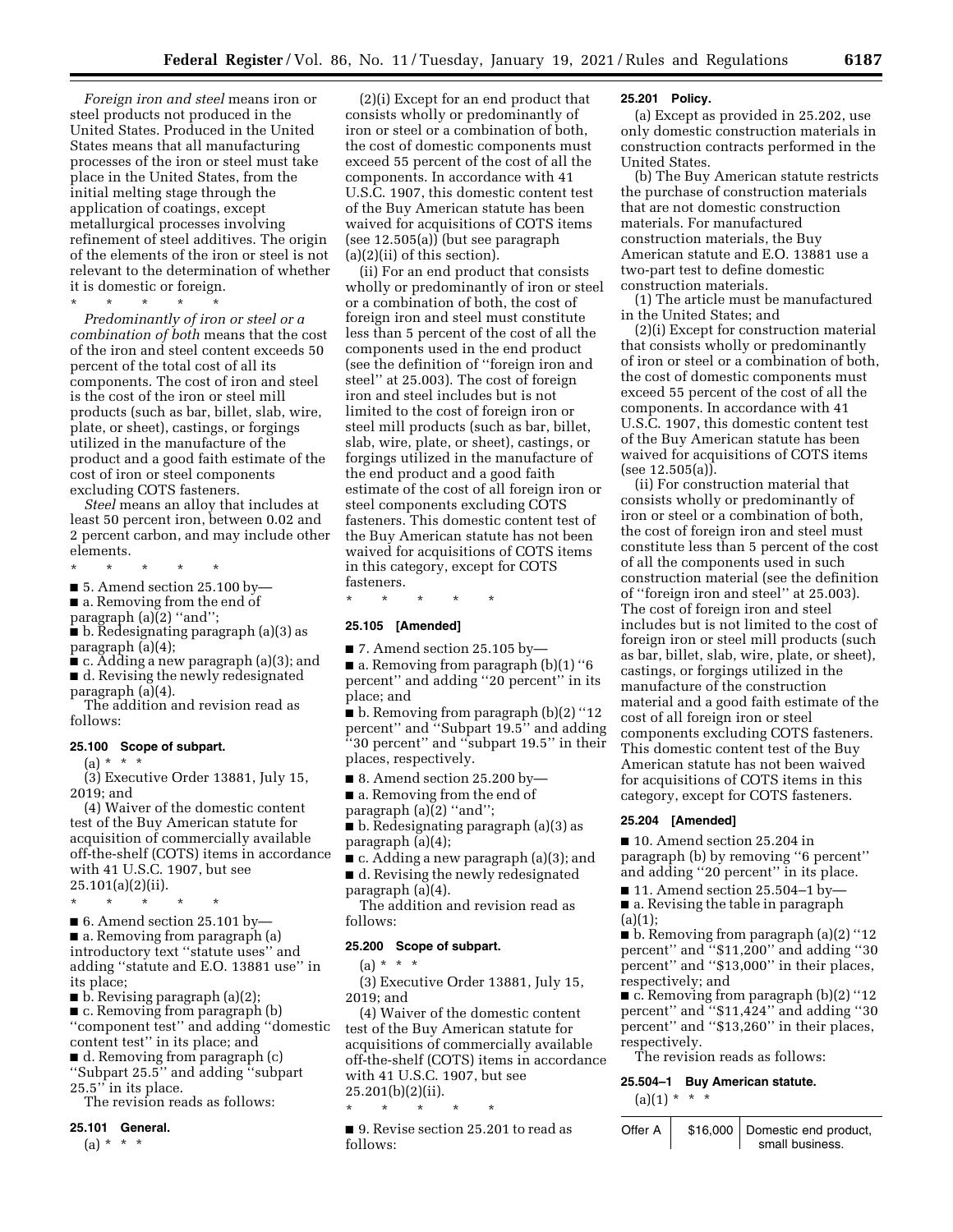| Offer B |          | \$15,700   Domestic end product,<br>small business.         |
|---------|----------|-------------------------------------------------------------|
| Offer C | \$10,000 | U.S.-made end product<br>(not domestic), small<br>business. |

■ 12. Amend section 25.504–2 by revising the table to read as follows:

#### **25.504–2 WTO GPA/Caribbean Basin Trade Initiative/FTAs.**

\* \* \* \* \*

\* \* \* \* \*

\* \* \* \* \*

| Offer A | \$304.000 | U.S.-made end product<br>(not domestic).                |
|---------|-----------|---------------------------------------------------------|
| Offer B | \$303.000 | U.S.-made end product<br>(domestic), small<br>business. |
| Offer C | \$300,000 | Eligible product.                                       |
| Offer D | \$295,000 | Noneligible product (not<br>U.S.-made).                 |
|         |           |                                                         |

 $\blacksquare$  13. Amend section 25.504-3 by-

■ a. Revising the entry "Offer B" in the table in paragraph (a);

■ b. Revising the entry "Offer B" in the table in paragraph (b); and

■ c. Revising entries "Offer B" and ''Offer C'' in the table in paragraph (c).

The revisions read as follows:

# **25.504–3 FTA/Israeli Trade Act.**

 $(a) * * * *$ 

| $\star$ |          | $\star$   |          | $\star$ | $\star$                     | $\star$ |
|---------|----------|-----------|----------|---------|-----------------------------|---------|
| Offer B |          |           |          |         | \$100,000 Eligible product. |         |
| $\star$ | $\star$  | $\star$   | $^\star$ | $\star$ |                             |         |
| (b)     | $^\star$ | * *       |          |         |                             |         |
|         |          |           |          |         |                             |         |
| $\star$ |          | $\star$   |          | $\star$ | $\star$                     | $\star$ |
| Offer B |          | \$103,000 |          |         | Noneligible product.        |         |

\* \* \* \* \*  $(c) * * * *$ \* \* \* \* \* Offer B \$103,000 Eligible product. Offer C 100,000 Noneligible product. \* \* \* \* \*

 $\blacksquare$  14. Amend section 25.504-4 by-

■ a. In paragraph (a)—

■ i. Revising the table;

■ ii. In STEP 1, Items 3 and 5, removing ''6 percent'' and adding ''20 percent'' in their places, respectively; and

■ iii. Revising STEP 2 and 3.

■ b. Revising paragraph (b).

The revisions read as follows:

# **25.504–4 Group award basis.**

 $(a) * * * *$ 

|                          | Offers                                                                              |                                                                                     |                                                                                      |
|--------------------------|-------------------------------------------------------------------------------------|-------------------------------------------------------------------------------------|--------------------------------------------------------------------------------------|
| Item                     | Ħ                                                                                   | в                                                                                   |                                                                                      |
| $\overline{2}$<br>3<br>5 | $DO = $55,000$<br>$NEL = 13,000$<br>NEL = 11,500<br>$NEL = 24,000$<br>$DO = 18,000$ | $EL = $56,000$<br>$EL = 10.000$<br>$DO = 12,000$<br>$EL = 28.000$<br>$NEL = 10.000$ | $NEL = $50,000$<br>$EL = 13,000$<br>$DO = 10.000$<br>$NEL = 22.000$<br>$DO = 14.000$ |
| Total                    | 121.500                                                                             | 116.000                                                                             | .09.000                                                                              |

# STEP 2: Evaluate Offer C against the tentative award pattern for Offers A and B:

|                 | Offers      |                                                                                       |                                                                                        |
|-----------------|-------------|---------------------------------------------------------------------------------------|----------------------------------------------------------------------------------------|
| Item            | Low offer   | Tentative award<br>pattern from A and                                                 | C.                                                                                     |
| $2$ .<br>4<br>5 | B<br>B<br>B | $DO = $55,000$<br>$EL = 10,000$<br>$DO = 12,000$<br>$NEL = 24,000$<br>*NEL = $12,000$ | * NEL = $$60,000$<br>$EL = 13,000$<br>$DO = 10,000$<br>$NEL = 22,000$<br>$DO = 14,000$ |
| ⊺otal           |             | 113.000                                                                               | 19.000                                                                                 |

\* Offer + 20 percent.

On a line item basis, apply a factor to any noneligible offer if the other offer for that line item is domestic.

For Item 1, apply a factor to Offer C because Offer A is domestic and the acquisition was not covered by the WTO GPA. The evaluated price of Offer C, Item 1, becomes \$60,000 (\$50,000 plus 20 percent). Apply a factor to Offer B,

Item 5, because it is a noneligible product and Offer C is domestic. The evaluated price of Offer B is \$12,000 (\$10,000 plus 20 percent). Evaluate the remaining items without applying a factor.

*STEP 3:* The tentative unrestricted award pattern from Offers A and B is lower than the evaluated price of Offer C. Award the combination of Offers A and B. Note that if Offer C had not specified all-or-none award, award would be made on Offer C for line items 3 and 4, totaling an award of \$32,000.

(b) *Example 2.* 

| $\overline{\phantom{a}}$ |                |                |                 |
|--------------------------|----------------|----------------|-----------------|
| Item                     | Offers         |                |                 |
|                          | в<br>А         |                |                 |
|                          | $DO = $50,000$ | $EL = $50,500$ | $NEL = $50,000$ |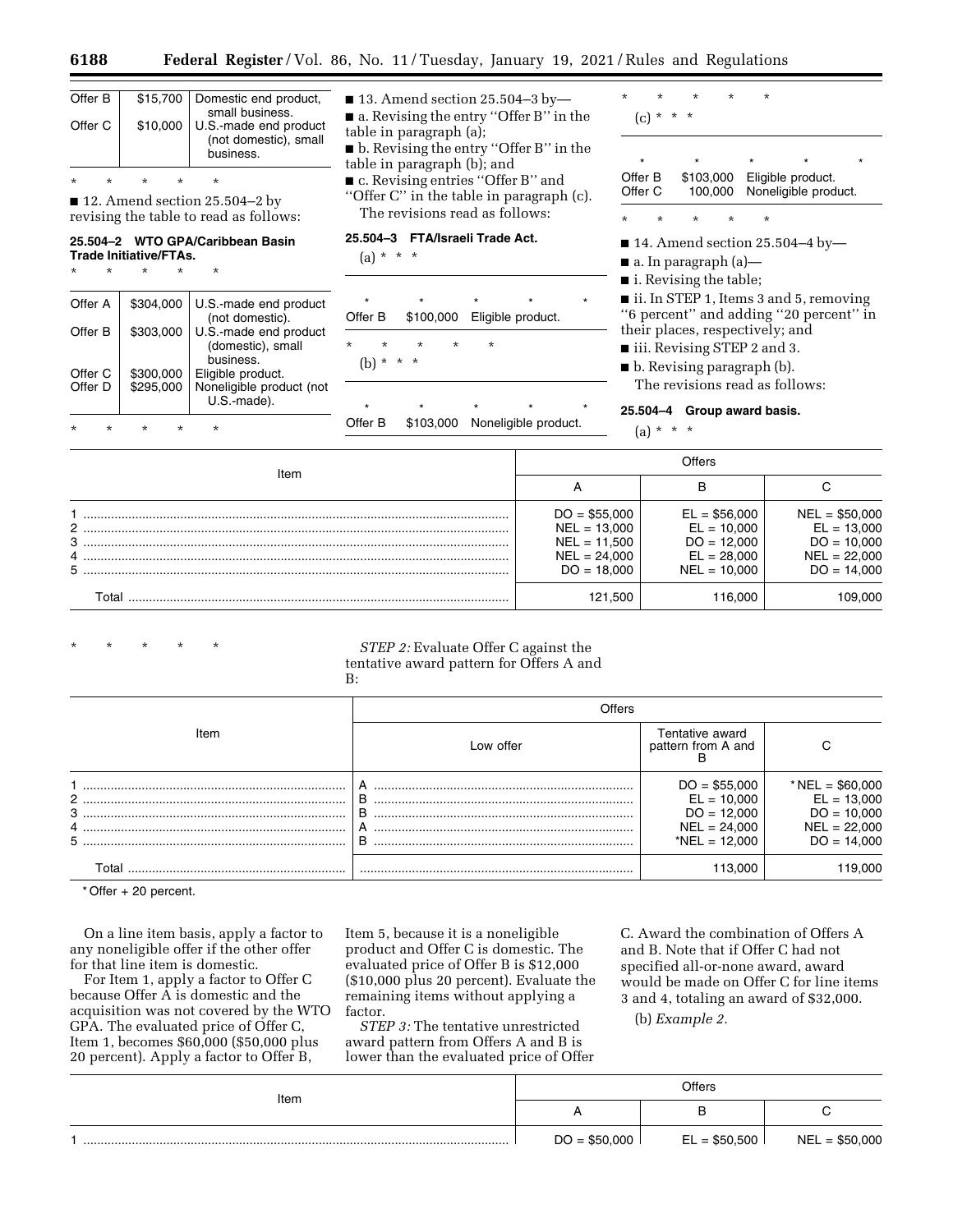| Item        | Offers                                           |                                                  |                                                  |
|-------------|--------------------------------------------------|--------------------------------------------------|--------------------------------------------------|
|             | n                                                | в                                                |                                                  |
| C<br>3<br>4 | $NEL = 10,300$<br>$EL = 20,400$<br>$DO = 10,500$ | $NEL = 10,000$<br>$EL = 21,000$<br>$DO = 10,300$ | $EL = 10,200$<br>$NEL = 20,200$<br>$DO = 10,400$ |
| Total       | 91,200                                           | 91.800                                           | 90.800                                           |

*Problem:* The solicitation specifies award on a group basis. Assume the Buy American statute applies and the

acquisition cannot be set aside for small business concerns. All offerors are large businesses.

*Analysis:* (see 25.503(c)) *STEP 1:* Determine which of the offers are domestic (see 25.503(c)(1)):

| Domestic<br>(percent) | Determination        |
|-----------------------|----------------------|
|                       | Domestic.            |
|                       | Foreign.<br>Foreian. |

*STEP 2:* Determine whether foreign offers are eligible or noneligible offers  $(see 25.503(c)(2))$ :

| Domestic + eligible<br>(percent) | Determination |
|----------------------------------|---------------|
|                                  | Domestic.     |
|                                  |               |

*STEP 3:* Determine whether to apply an evaluation factor (see 25.503(c)(3)). The low offer (Offer C) is a foreign offer. There is no eligible offer lower than the domestic offer. Therefore, apply the factor to the low offer. Addition of the 20 percent factor (use 30 percent if Offer A is a small business) to Offer C yields an evaluated price of \$108,960 (\$90,800 + 20 percent). Award on Offer A (see  $25.502(c)(4)(ii)$ . Note that, if Offer A were greater than Offer B, an evaluation factor would not be applied, and award would be on Offer C (see 25.502(c)(3)).

### **25.601 [Amended]**

■ 15. Amend section 25.601 by removing the definition ''Steel''.

#### **25.604 [Amended]**

■ 16. Amend section 25.604 in paragraph (c)(2) by removing ''6 percent'' and adding ''20 percent'' in its place.

# **25.605 [Amended]**

■ 17. Amend section 25.605 by—

■ a. Removing from paragraph (a)(2) ''6 percent'' and adding ''20 percent'' in its place; and

■ b. Removing from paragraph (a)(3)

''.06'' and adding ''.20'' in its place.

# **PART 52—SOLICITATION PROVISIONS AND CONTRACT CLAUSES**

■ 18. Amend section 52.212–3 by– ■ a. Revising the date of the provision; and

 $\blacksquare$  b. Revising paragraphs  $(f)(1)$ ,  $(g)(1)(i)$ , the first sentence of (g)(1)(ii), and (g)(1)(iii) introductory text. The revisions read as follows:

# **52.212–3 Offeror Representations and Certifications—Commercial Items.**  \* \* \* \* \*

# **Offeror Representations and Certifications—Commercial Items (Jan 2021)**

\* \* \* \* \* (f) \* \* \* (1)(i) The Offeror certifies that each end

product, except those listed in paragraph  $(f)(2)$  of this provision, is a domestic end product.

(ii) The Offeror shall list as foreign end products those end products manufactured in the United States that do not qualify as domestic end products.

(iii) The terms ''domestic end product,'' ''end product,'' ''foreign end product,'' and ''United States'' are defined in the clause of this solicitation entitled ''Buy American-Supplies.''

\* \* \* \* \*

 $(g)(1) * * * *$ 

(i)(A) The Offeror certifies that each end product, except those listed in paragraph  $(g)(1)(ii)$  or  $(iii)$  of this provision, is a domestic end product.

(B) The terms ''Bahrainian, Moroccan, Omani, Panamanian, or Peruvian end product,'' ''domestic end product,'' ''end product,'' ''foreign end product,'' ''Free Trade Agreement country,'' ''Free Trade Agreement country end product,'' ''Israeli end product,'' and ''United States'' are defined in the clause of this solicitation entitled ''Buy American— Free Trade Agreements—Israeli Trade Act.''

(ii) The Offeror certifies that the following supplies are Free Trade Agreement country end products (other than Bahrainian, Moroccan, Omani, Panamanian, or Peruvian end products) or Israeli end products as defined in the clause of this solicitation entitled ''Buy American—Free Trade Agreements—Israeli Trade Act.'

\* \* \* \* \* (iii) The Offeror shall list those supplies that are foreign end products (other than

those listed in paragraph (g)(1)(ii) of this provision) as defined in the clause of this solicitation entitled ''Buy American—Free Trade Agreements—Israeli Trade Act.'' The Offeror shall list as other foreign end products those end products manufactured in the United States that do not qualify as domestic end products.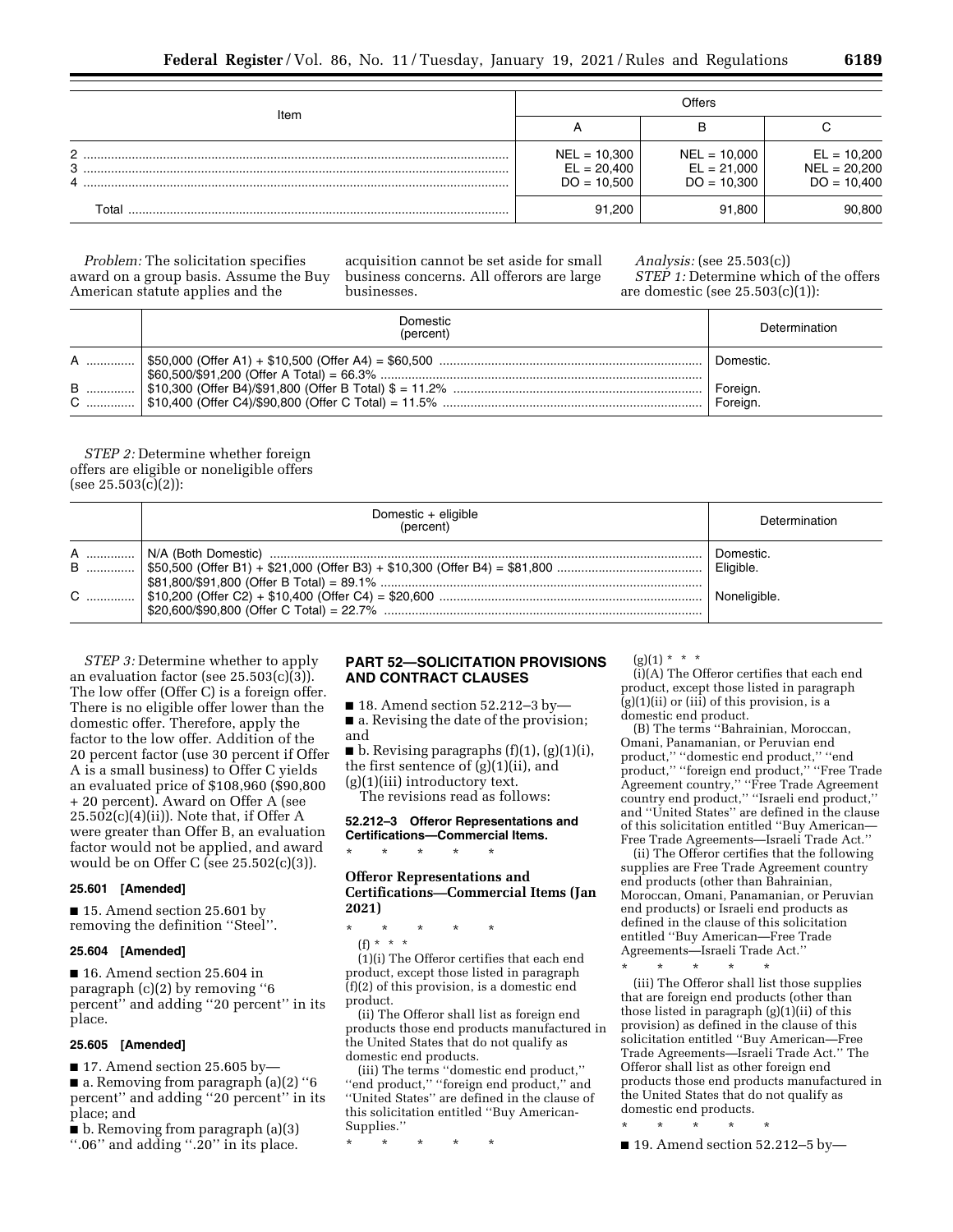■ a. Revising the date of the clause; and ■ b. Removing from paragraphs (b)(48) and (b)(49)(i) through (iv) " $\overline{MAY}$ 2014)" and adding  $\sqrt[n]{(JAN 2021)}$ " in their places, respectively.

The revision reads as follows:

# **52.212–5 Contract Terms and Conditions Required To Implement Statutes or Executive Orders—Commercial Items.**  \* \* \* \* \*

# **Contract Terms and Conditions Required To Implement Statutes or Executive Orders—Commercial Items (Jan 2021)**

\* \* \* \* \*

■ 20. Amend section 52.213–4 by— ■ a. Revising the date of the clause; and ■ b. Removing from paragraph (b)(1)(xvii) introductory text ''(MAY 2014)'' and adding ''(JAN 2021)'' in its place.

The revision reads as follows:

# **52.213–4 Terms and Conditions— Simplified Acquisitions (Other Than Commercial Items).**

\* \* \* \* \*

# **Terms and Conditions—Simplified Acquisitions (Other Than Commercial Items) (Jan 2021)**

\* \* \* \* \*

■ 21. Amend section 52.225-1 by-

■ a. Revising the date of the clause;

■ b. In paragraph (a):

■ i. Removing from paragraph (1)(i) in the definition ''Commercially available off-the-shelf (COTS) item'' ''FAR'' and adding ''Federal Acquisition Regulation (FAR)'' in its place;

■ ii. Revising the definition ''*Domestic end product*'';

■ iii. Adding in alphabetical order the definitions ''*Fastener*'' ''*Foreign iron and steel*'' ''*Predominantly of iron or steel or a combination of both*'' and ''*Steel*''; and

■ c. Revising paragraph (b).

The revisions and additions read as follows:

# **52.225–1 Buy American—Supplies.**

# $\star$   $\star$

# **Buy American—Supplies (Jan 2021)**

 $(a) * * * *$ 

*Domestic end product* means—

(1) For an end product that does not consist wholly or predominantly of iron or steel or a combination of both—

(i) An unmanufactured end product mined or produced in the United States;

(ii) An end product manufactured in the United States, if—

(A) The cost of its components mined, produced, or manufactured in the United States exceeds 55 percent of the cost of all its components. Components of foreign origin of the same class or kind as those that the

agency determines are not mined, produced, or manufactured in sufficient and reasonably available commercial quantities of a satisfactory quality are treated as domestic. Components of unknown origin are treated as foreign. Scrap generated, collected, and prepared for processing in the United States is considered domestic; or

(B) The end product is a COTS item; or (2) For an end product that consists wholly or predominantly of iron or steel or a combination of both, an end product manufactured in the United States, if the cost of foreign iron and steel constitutes less than 5 percent of the cost of all the components used in the end product. The cost of foreign iron and steel includes but is not limited to the cost of foreign iron or steel mill products (such as bar, billet, slab, wire, plate, or sheet), castings, or forgings utilized in the manufacture of the end product and a good faith estimate of the cost of all foreign iron or steel components excluding COTS fasteners. Iron or steel components of unknown origin are treated as foreign. If the end product contains multiple components, the cost of all the materials used in such end product is calculated in accordance with the definition of ''cost of components''. \* \* \* \* \*

*Fastener* means a hardware device that mechanically joins or affixes two or more objects together. Examples of fasteners are nuts, bolts, pins, rivets, nails, clips, and screws.

\* \* \* \* \* *Foreign iron and steel* means iron or steel products not produced in the United States. Produced in the United States means that all manufacturing processes of the iron or steel must take place in the United States, from the initial melting stage through the application of coatings, except metallurgical processes involving refinement of steel additives. The origin of the elements of the iron or steel is not relevant to the determination of whether it is domestic or foreign.

*Predominantly of iron or steel or a combination of both* means that the cost of the iron and steel content exceeds 50 percent of the total cost of all its components. The cost of iron and steel is the cost of the iron or steel mill products (such as bar, billet, slab, wire, plate, or sheet), castings, or forgings utilized in the manufacture of the product and a good faith estimate of the cost of iron or steel components excluding COTS fasteners.

*Steel* means an alloy that includes at least 50 percent iron, between 0.02 and 2 percent carbon, and may include other elements.

\* \* \* \* \* (b) 41 U.S.C. chapter 83, Buy American, provides a preference for domestic end products for supplies acquired for use in the United States. In accordance with 41 U.S.C. 1907, the domestic content test of the Buy American statute is waived for an end product that is a COTS item (see 12.505(a)(1)), except that for an end product that consists wholly or predominantly of iron or steel or a combination of both, the domestic content test is applied only to the iron and steel content of the end product, excluding COTS fasteners.

\* \* \* \* \*

- 22. Amend section 52.225–2 by—
- a. Revising the date of the provision
- and paragraphs (a) and (b);
- b. Removing from paragraph (c) "Part" and adding ''part'' in its place.

The revisions read as follows:

#### **52.225–2 Buy American Certificate.**

# \* \* \* \* \*

#### **Buy American Certificate (Jan 2021)**

(a)(1) The Offeror certifies that each end product, except those listed in paragraph (b) of this provision, is a domestic end product.

(2) The Offeror shall list as foreign end products those end products manufactured in the United States that do not qualify as domestic end products.

(3) The terms ''domestic end product,'' ''end product,'' and ''foreign end product'' are defined in the clause of this solicitation entitled ''Buy American—Supplies.'' (b) Foreign End Products:

Line item No. Country of origin

# llllllll llllllll **List as necessary.**]

llllllll llllllll

■ 23. Amend section 52.225–3 by—

■ a. Revising the date of the clause;

\* \* \* \* \*

■ b. In paragraph (a):

■ i. Removing from paragraph (1)(i) in the definition ''Commercially available off-the-shelf (COTS) item'' ''FAR'' and adding ''Federal Acquisition Regulation (FAR)'' in its place;

■ ii. Revising the definition ''*Domestic end product*''; and

■ iii. Adding in alphabetical order the definitions ''*Fastener*'' ''*Foreign iron and* steel'' ''*Predominantly of iron or steel or a combination of both*'' and ''*Steel*'';

■ c. Revising the second sentence of paragraph (c);

■ d. Revising the date in the introductory text and the second sentence of paragraph (c) of Alternate I;

■ e. Revising the date in the introductory text and the second sentence of paragraph (c) of Alternate II and adding a period to the end of paragraph (c); and

■ f. Revising the date in the introductory text and the second sentence of paragraph (c) of Alternate III.

The revisions and additions read as follows:

**52.225–3 Buy American—Free Trade Agreements—Israeli Trade Act.** 

**Buy American—Free Trade Agreements—Israeli Trade Act (Jan 2021)** 

 $(a) * * * *$ *Domestic end product* means—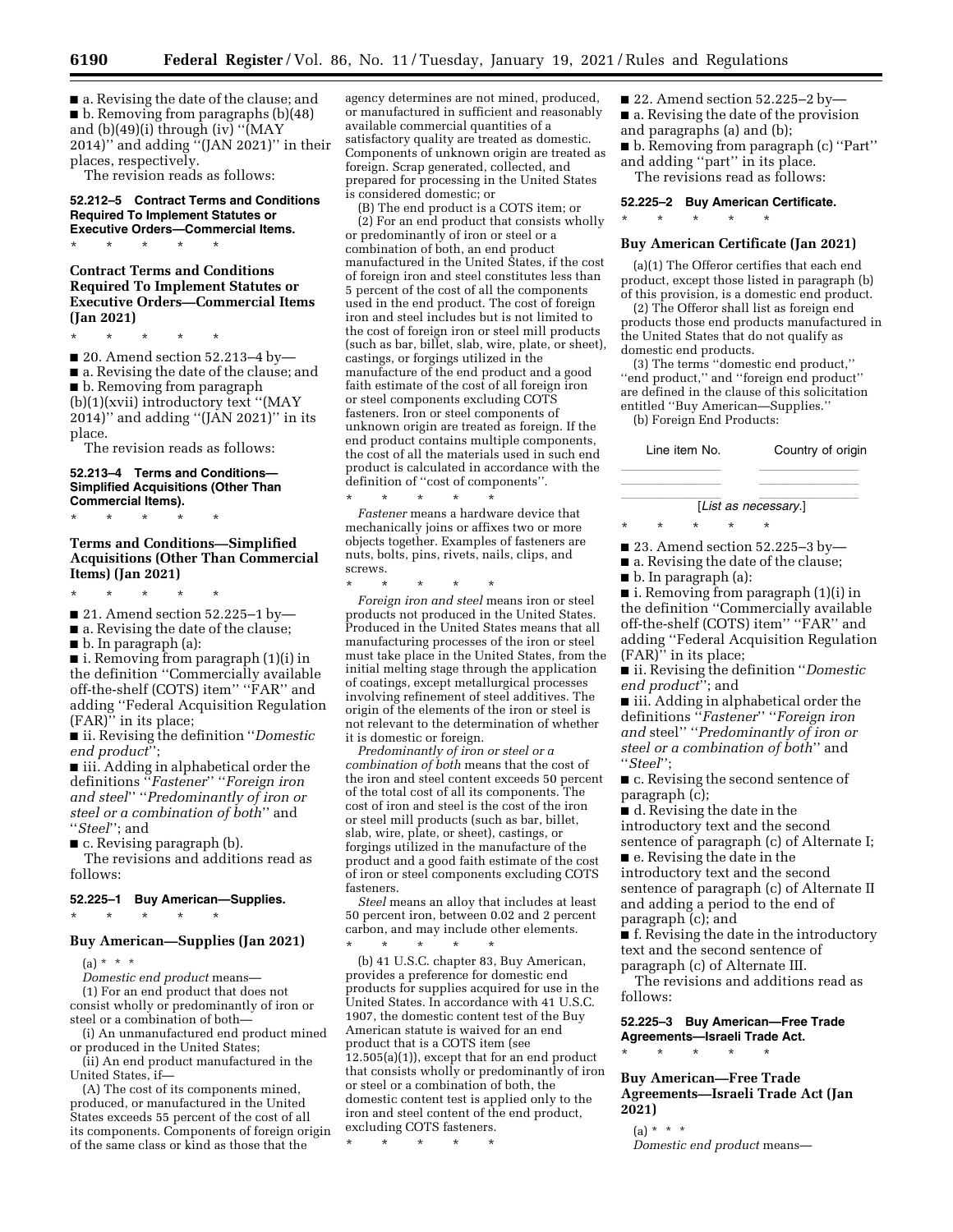(1) For an end product that does not consist wholly or predominantly of iron or steel or a combination of both—

(i) An unmanufactured end product mined or produced in the United States;

(ii) An end product manufactured in the United States, if—

(A) The cost of its components mined, produced, or manufactured in the United States exceeds 55 percent of the cost of all its components. Components of foreign origin of the same class or kind as those that the agency determines are not mined, produced, or manufactured in sufficient and reasonably available commercial quantities of a satisfactory quality are treated as domestic. Components of unknown origin are treated as foreign. Scrap generated, collected, and prepared for processing in the United States is considered domestic; or

(B) The end product is a COTS item; or

(2) For an end product that consists wholly or predominantly of iron or steel or a combination of both, an end product manufactured in the United States, if the cost of foreign iron and steel constitutes less than 5 percent of the cost of all the components used in the end product. The cost of foreign iron and steel includes but is not limited to the cost of foreign iron or steel mill products (such as bar, billet, slab, wire, plate, or sheet), castings, or forgings utilized in the manufacture of the end product and a good faith estimate of the cost of all foreign iron or steel components excluding COTS fasteners. Iron or steel components of unknown origin are treated as foreign. If the end product contains multiple components, the cost of all the materials used in such end product is calculated in accordance with the definition of ''cost of components''. \* \* \* \* \*

*Fastener* means a hardware device that mechanically joins or affixes two or more objects together. Examples of fasteners are nuts, bolts, pins, rivets, nails, clips, and screws.

\* \* \* \* \*

*Foreign iron and steel* means iron or steel products not produced in the United States. Produced in the United States means that all manufacturing processes of the iron or steel must take place in the United States, from the initial melting stage through the application of coatings, except metallurgical processes involving refinement of steel additives. The origin of the elements of the iron or steel is not relevant to the determination of whether it is domestic or foreign.

\* \* \* \* \*

*Predominantly of iron or steel or a combination of both* means that the cost of the iron and steel content exceeds 50 percent of the total cost of all its components. The cost of iron and steel is the cost of the iron or steel mill products (such as bar, billet, slab, wire, plate, or sheet), castings, or forgings utilized in the manufacture of the product and a good faith estimate of the cost of iron or steel components excluding COTS fasteners.

*Steel* means an alloy that includes at least 50 percent iron, between 0.02 and 2 percent carbon, and may include other elements.

\* \* \* \* \*

 $(c)$  \* \* \* In accordance with 41 U.S.C. 1907, the domestic content test of the Buy American statute is waived for an end product that is a COTS item (see 12.505(a)(1)), except that for an end product that consists wholly or predominantly of iron or steel or a combination of both, the domestic content test is applied only to the iron and steel content of the end product, excluding COTS fasteners. \* \* \*

#### **Alternate I (Jan 2021) \* \* \***

(c) \* \* \* In accordance with 41 U.S.C. 1907, the domestic content test of the Buy American statute is waived for an end product that is a COTS item (see 12.505(a)(1)), except that for an end product that consists wholly or predominantly of iron or steel or a combination of both, the domestic content test is applied only to the iron and steel content of the end product, excluding COTS fasteners. \* \* \*

# **Alternate II (Jan 2021) \* \* \***

 $(c) * * * In accordance with 41 U.S.C.$ 1907, the domestic content test of the Buy American statute is waived for an end product that is a COTS item (see 12.505(a)(1)), except that for an end product that consists wholly or predominantly of iron or steel or a combination of both, the domestic content test is applied only to the iron and steel content of the end product, excluding COTS fasteners. \* \* \*

# **Alternate III (Jan 2021) \* \* \***

(c)  $*$   $*$   $*$  In accordance with 41 U.S.C. 1907, the domestic content test of the Buy American statute is waived for an end product that is a COTS item (see 12.505(a)(1)), except that for an end product that consists wholly or predominantly of iron or steel or a combination of both, the domestic content test is applied only to the iron and steel content of the end product, excluding COTS fasteners. \* \* \*

 $\blacksquare$  24. Amend section 52.225–4 by–

■ a. Revising the date of the provision; ■ b. Revising paragraph (a);

■ c. In paragraph (b) introductory text removing ''offeror'' and adding ''Offeror'' in its place;

■ d. Revising the first and second

sentences of paragraph (c); ■ e. Removing from paragraph (d)

"Part" and adding "part" in its place;

■ f. In Alternate I by—

■ i. Revising the date of the Alternate; and

■ ii. Removing from paragraph (b) introductory text ''offeror'' and adding "Offeror" in its place;

■ g. In Alternate II by-

■ i. Revising the date of the Alternate; and

■ ii. Removing from paragraph (b) introductory text ''offeror'' and adding ''Offeror'' in its place; and

■ h. In Alternate III by—

■ i. Revising the date of the Alternate; and

■ ii. Removing from paragraph (b) introductory text ''offeror'' and adding ''Offeror'' in its place, and removing from the second paragraph of (b) ''Products (Other'' and adding ''Products (other'' in its place.

The revisions read as follows:

**52.225–4 Buy American—Free Trade Agreements—Israeli Trade Act Certificate.**  \* \* \* \* \*

# **Buy American—Free Trade Agreements—Israeli Trade Act Certificate (Jan 2021)**

(a)(1) The Offeror certifies that each end product, except those listed in paragraph (b) or (c) of this provision, is a domestic end product.

(2) The terms ''Bahrainian, Moroccan, Omani, Panamanian, or Peruvian end product,'' ''domestic end product,'' ''end product,'' ''foreign end product,'' ''Free Trade Agreement country,'' ''Free Trade Agreement country end product,'' ''Israeli end product,'' and ''United States'' are defined in the clause of this solicitation entitled ''Buy American— Free Trade Agreements—Israeli Trade Act.'' \* \* \* \* \*

(c) The Offeror shall list those supplies that are foreign end products (other than those listed in paragraph (b) of this provision) as defined in the clause of this solicitation entitled ''Buy American—Free Trade Agreements—Israeli Trade Act.'' The Offeror shall list as other foreign end products those end products manufactured in the United States that do not qualify as domestic end products.

\* \* \* \* \*

# **Alternate I (Jan 2021) \* \* \***

# **Alternate II (Jan 2021) \* \* \***

- **Alternate III (Jan 2021) \* \* \***
- $\blacksquare$  25. Amend section 52.225–9 by—
- a. Revising the date of the clause;
- b. In paragraph (a):

■ i. Removing from paragraph (1)(i) in the definition ''Commercially available off-the-shelf (COTS) item'' ''FAR'' and adding ''Federal Acquisition Regulation (FAR)'' in its place;

■ ii. Revising the definition ''*Domestic construction material*''; and

■ iii. Adding in alphabetical order the definitions ''*Fastener*'' ''*Foreign iron and steel*'' ''*Predominantly of iron or steel or a combination of both*'' and ''*Steel*'';

 $\blacksquare$  c. Revising paragraph (b)(1);

■ d. Removing from paragraph (b)(3)(i) ''6 percent'' and adding ''20 percent'' in its place; and

■ e. Revising paragraph (d).

The revisions and additions read as follows:

**52.225–9 Buy American—Construction Materials.**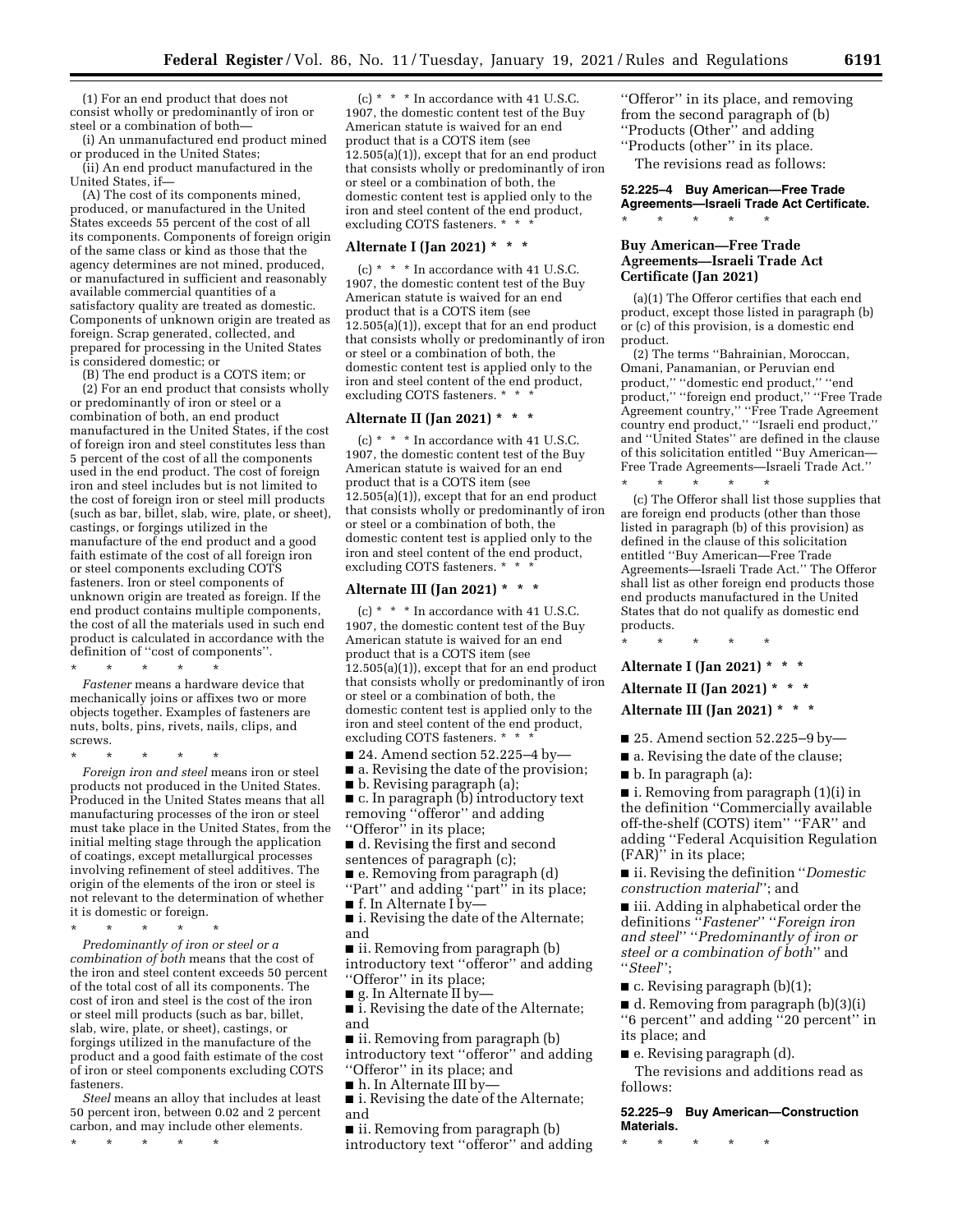### **Buy American—Construction Materials (Jan 2021)**

 $(a) * * * *$ 

*Domestic construction material* means— (1) For construction material that does not consist wholly or predominantly of iron or steel or a combination of both—

(i) An unmanufactured construction material mined or produced in the United States: or

(ii) A construction material manufactured in the United States, if—

(A) The cost of its components mined, produced, or manufactured in the United States exceeds 55 percent of the cost of all its components. Components of foreign origin of the same class or kind for which nonavailability determinations have been made are treated as domestic. Components of unknown origin are treated as foreign; or

(B) The construction material is a COTS item; or (2) For construction material that consists

wholly or predominantly of iron or steel or a combination of both, a construction material manufactured in the United States if the cost of foreign iron and steel constitutes less than 5 percent of the cost of all components used in such construction material. The cost of foreign iron and steel includes but is not limited to the cost of foreign iron or steel mill products (such as bar, billet, slab, wire, plate, or sheet),

castings, or forgings utilized in the manufacture of the construction material and a good faith estimate of the cost of all foreign iron or steel components excluding COTS fasteners. Iron or steel components of unknown origin are treated as foreign. If the construction material contains multiple components, the cost of all the materials used in such construction material is calculated in accordance with the definition of ''cost of components''.

*Fastener* means a hardware device that mechanically joins or affixes two or more objects together. Examples of fasteners are nuts, bolts, pins, rivets, nails, clips, and screws.

\* \* \* \* \*

*Foreign iron and steel* means iron or steel products not produced in the United States. Produced in the United States means that all manufacturing processes of the iron or steel must take place in the United States, from the initial melting stage through the application of coatings, except metallurgical processes involving refinement of steel additives. The origin of the elements of the iron or steel is not relevant to the determination of whether it is domestic or foreign.

*Predominantly of iron or steel or a combination of both* means that the cost of the iron and steel content exceeds 50 percent of the total cost of all its components. The cost of iron and steel is the cost of the iron or steel mill products (such as bar, billet,

slab, wire, plate, or sheet), castings, or forgings utilized in the manufacture of the product and a good faith estimate of the cost of iron or steel components excluding COTS fasteners.

*Steel* means an alloy that includes at least 50 percent iron, between 0.02 and 2 percent carbon, and may include other elements.

\* \* \* \* \* (b) \* \* \* (1) This clause implements 41 U.S.C. chapter 83, Buy American, by providing a preference for domestic construction material. In accordance with 41 U.S.C. 1907, the domestic content test of the Buy American statute is waived for construction material that is a COTS item, except that for construction material that consists wholly or predominantly of iron or

steel or a combination of both, the domestic content test is applied only to the iron and steel content of the construction materials, excluding COTS fasteners. (See FAR 12.505(a)(2)). The Contractor shall use only domestic construction material in performing this contract, except as provided in paragraphs  $(b)(2)$  and  $(b)(3)$  of this clause. \* \* \* \* \*

(d) *Data.* To permit evaluation of requests under paragraph (c) of this clause based on unreasonable cost, the Contractor shall include the following information and any applicable supporting data based on the survey of suppliers:

#### FOREIGN AND DOMESTIC CONSTRUCTION MATERIALS PRICE COMPARISON

| Construction material description                                                                                                                                  | Unit of<br>measure | Quantity | Price<br>(dollars)* |
|--------------------------------------------------------------------------------------------------------------------------------------------------------------------|--------------------|----------|---------------------|
| Item $1$ :<br>Foreign construction material.<br>Domestic construction material.<br>Item $2$ :<br>Foreign construction material.<br>Domestic construction material. |                    |          |                     |

[\* Include all delivery costs to the construction site and any applicable duty (whether or not a duty-free entry certificate is issued)]. *[List name, address, telephone number, and contact for suppliers surveyed. Attach copy of response; if oral, attach summary.] [Include other applicable supporting information.]* 

(End of clause)

■ 26. Amend section 52.225-11 by-

■ a. Revising the date of the clause;

■ b. In paragraph (a):

■ i. Removing from paragraph (1)(i) in the definition ''Commercially available off-the-shelf (COTS) item'' ''FAR'' and adding ''Federal Acquisition Regulation (FAR)'' in its place;

■ ii. Revising the definition ''*Domestic construction material*'';

■ iii. Adding in alphabetical order the definitions ''*Fastener*'' ''*Foreign iron and* steel'' ''*Predominantly of iron or steel or a combination of both*'' and ''*Steel*'';

 $\blacksquare$  c. Revising paragraph (b)(1);

■ d. Removing from paragraph (b)(4)(i) ''6 percent'' and adding ''20 percent'' in

its place;

■ e. Revising paragraph (d);

■ f. In Alternate I—

■ i. Revising the date of the Alternate; and

■ ii. Revising paragraph (b)(1). The revisions and additions read as follows:

**52.225–11 Buy American—Construction Materials Under Trade Agreements.**  \* \* \* \* \*

# **Buy American—Construction Materials Under Trade Agreements (Jan 2021)**

 $(a) * * * *$ *Domestic construction material* means— (1) For construction material that does not consist wholly or predominantly of iron or steel or a combination of both—

(i) An unmanufactured construction material mined or produced in the United States; or

(ii) A construction material manufactured in the United States, if—

(A) The cost of its components mined, produced, or manufactured in the United

States exceeds 55 percent of the cost of all its components. Components of foreign origin of the same class or kind for which nonavailability determinations have been made are treated as domestic. Components of unknown origin are treated as foreign; or

(B) The construction material is a COTS item; or

(2) For construction material that consists wholly or predominantly of iron or steel or a combination of both, a construction material manufactured in the United States if the cost of foreign iron and steel constitutes less than 5 percent of the cost of all components used in such construction material. The cost of foreign iron and steel includes but is not limited to the cost of foreign iron or steel mill products (such as bar, billet, slab, wire, plate, or sheet), castings, or forgings utilized in the manufacture of the construction material and a good faith estimate of the cost of all foreign iron or steel components excluding COTS fasteners. Iron or steel components of unknown origin are treated as foreign. If the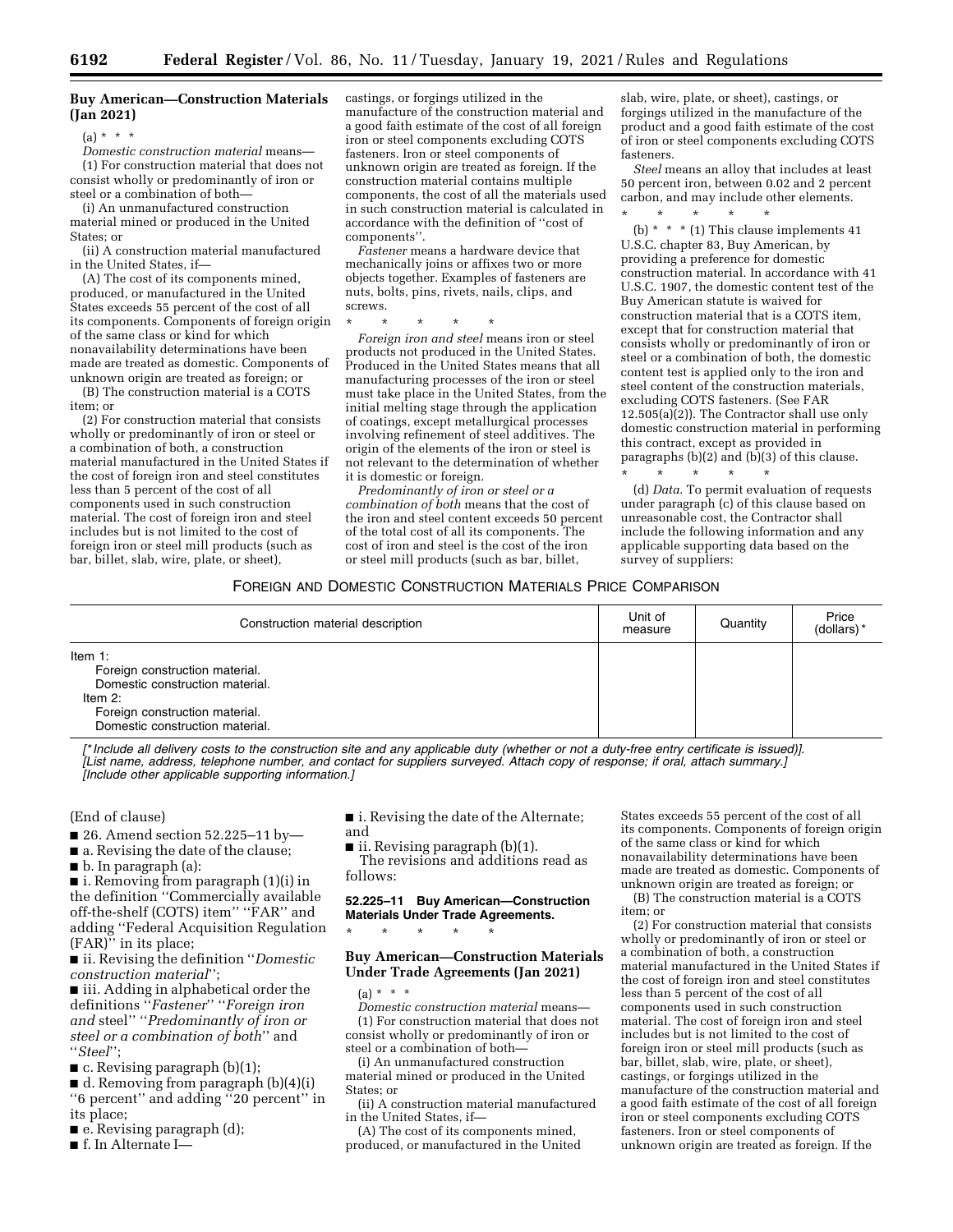construction material contains multiple components, the cost of all the materials used in such construction material is calculated in accordance with the definition of ''cost of components''.

*Fastener* means a hardware device that mechanically joins or affixes two or more objects together. Examples of fasteners are nuts, bolts, pins, rivets, nails, clips, and screws.

\* \* \* \* \* *Foreign iron and steel* means iron or steel products not produced in the United States. Produced in the United States means that all manufacturing processes of the iron or steel must take place in the United States, from the initial melting stage through the application of coatings, except metallurgical processes involving refinement of steel additives. The origin of the elements of the iron or steel is

not relevant to the determination of whether it is domestic or foreign.

\* \* \* \* \*

*Predominantly of iron or steel or a combination of both* means that the cost of the iron and steel content exceeds 50 percent of the total cost of all its components. The cost of iron and steel is the cost of the iron or steel mill products (such as bar, billet, slab, wire, plate, or sheet), castings, or forgings utilized in the manufacture of the product and a good faith estimate of the cost of iron or steel components excluding COTS fasteners.

*Steel* means an alloy that includes at least 50 percent iron, between 0.02 and 2 percent carbon, and may include other elements.

\* \* \* \* \* (b) \* \* \* (1) This clause implements 41 U.S.C. chapter 83, Buy American, by providing a preference for domestic construction material. In accordance with 41

U.S.C. 1907, the domestic content test of the Buy American statute is waived for construction material that is a COTS item, except that for construction material that consists wholly or predominantly of iron or steel or a combination of both, the domestic content test is applied only to the iron and steel content of the construction material, excluding COTS fasteners. (See FAR  $12.505(a)\dot{)}(2)$ . In addition, the Contracting Officer has determined that the WTO GPA and Free Trade Agreements (FTAs) apply to this acquisition. Therefore, the Buy American restrictions are waived for designated country construction materials.

\* \* \* \* \*

(d) *Data.* To permit evaluation of requests under paragraph (c) of this clause based on unreasonable cost, the Contractor shall include the following information and any applicable supporting data based on the survey of suppliers:

#### FOREIGN AND DOMESTIC CONSTRUCTION MATERIALS PRICE COMPARISON

| Construction material description                                                                                                                                  | Unit of<br>measure | Quantity | Price<br>(dollars) * |
|--------------------------------------------------------------------------------------------------------------------------------------------------------------------|--------------------|----------|----------------------|
| Item $1$ :<br>Foreign construction material.<br>Domestic construction material.<br>Item $2$ :<br>Foreign construction material.<br>Domestic construction material. |                    |          |                      |

[\* Include all delivery costs to the construction site and any applicable duty (whether or not a duty-free entry certificate is issued)]. *[List name, address, telephone number, and contact for suppliers surveyed. Attach copy of response; if oral, attach summary.] [Include other applicable supporting information.]* 

(End of clause)

# **Alternate I (Jan 2021) \* \* \***

(b)  $*$   $*$   $*$  (1) This clause implements 41 U.S.C. chapter 83, Buy American, by providing a preference for domestic construction material. In accordance with 41 U.S.C. 1907, the domestic content test of the Buy American statute is waived for construction material that is a COTS item, except that for construction material that consists wholly or predominantly of iron or steel or a combination of both, the domestic content test is applied only to the iron and steel content of the construction material, excluding COTS fasteners. (See FAR 12.505(a)(2)). In addition, the Contracting Officer has determined that the WTO GPA and all the Free Trade Agreements except the Bahrain FTA, NAFTA, and the Oman FTA apply to this acquisition. Therefore, the Buy American statute restrictions are waived for designated country construction materials other than Bahrainian, Mexican, or Omani construction materials.

\* \* \* \* \*

- 27. Amend section 52.225–21 by—
- a. Revising the date of the clause;

■ b. In paragraph (a) in the definition ''Steel'' removing ''.02'' and adding "0.02" in its place;

■ c. Removing from paragraph  $(b)(4)(i)(B)$  "6 percent" and adding "20 percent'' in its place;

■ d. Removing from paragraph (c) heading ''*Section*'' and adding ''*section*'' in its place; and

■ e. In paragraph (d):

■ i. Removing from the first

undesignated paragraph following the table ''reponse'' and adding ''response'' in its place; and

■ ii Removing from the second undesignated paragraph following the table ''\**Include*'' and adding ''*[\*Include*'' in its place.

The revision reads as follows:

# **52.225–21 Required Use of American Iron, Steel, and Manufactured Goods—Buy American Statute—Construction Materials.**

**Required Use of American Iron, Steel, and Manufactured Goods—Buy American Statute—Construction Materials (Jan 2021)** 

\* \* \* \* \*

\* \* \* \* \*

- 28. Amend section 52.225–22 by—
- a. Revising the date of the provision;
- b. Removing from paragraph (b) ''offeror'' and adding ''Offeror'' in its place wherever it appears;

■ c. Removing from paragraph (c)(1)(ii) ''6 percent'' and adding ''20 percent'' in its place;

■ d. Removing from paragraph (c)(3) ''offeror'' and adding ''Offeror'' in its place; and

■ e. Removing from paragraphs (d)(1), (2), and (3) introductory text ''offeror'' and adding ''Offeror'' in their places, respectively.

The revision reads as follows:

**52.225–22 Notice of Required Use of American Iron, Steel, and Manufactured Goods—Buy American Statute— Construction Materials.** 

\* \* \* \* \*

**Notice of Required Use of American Iron, Steel, and Manufactured Goods— Buy American Statute—Construction Materials (Jan 2021)** 

\* \* \* \* \*

■ 29. Amend section 52.225-23 by-

■ a. Revising the date of the clause;

■ b. In paragraph (a), in the definition ''*Steel*'' removing ''.02'' and adding ''0.02'' in its place; and

■ c. Removing from paragraph  $(b)(4)(i)(B)$  "6 percent" and adding "20 percent'' in its place.

The revision reads as follows: